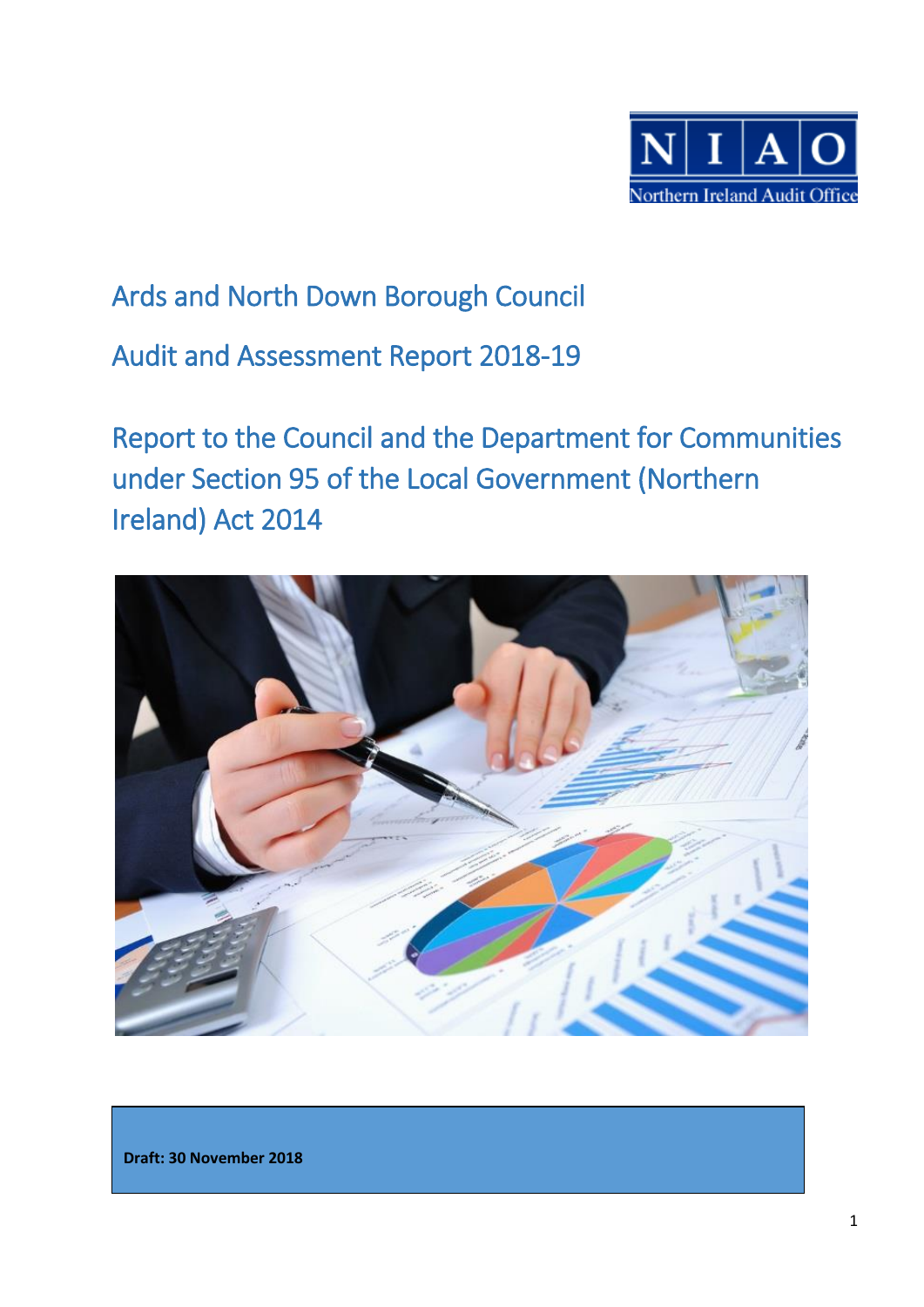| <b>Contents</b>   | Page |
|-------------------|------|
| 1. Key Messages   | 3    |
| 2. Audit Scope    | 5    |
| 3. Audit Findings | 6    |
| 4. Annexes        | 8    |

*We have prepared this report for sole use of the Ards and North Down Borough Council and the Department for Communities. You must not disclose it to any third party, quote or refer to it, without our written consent and we assume no responsibility to any other person.*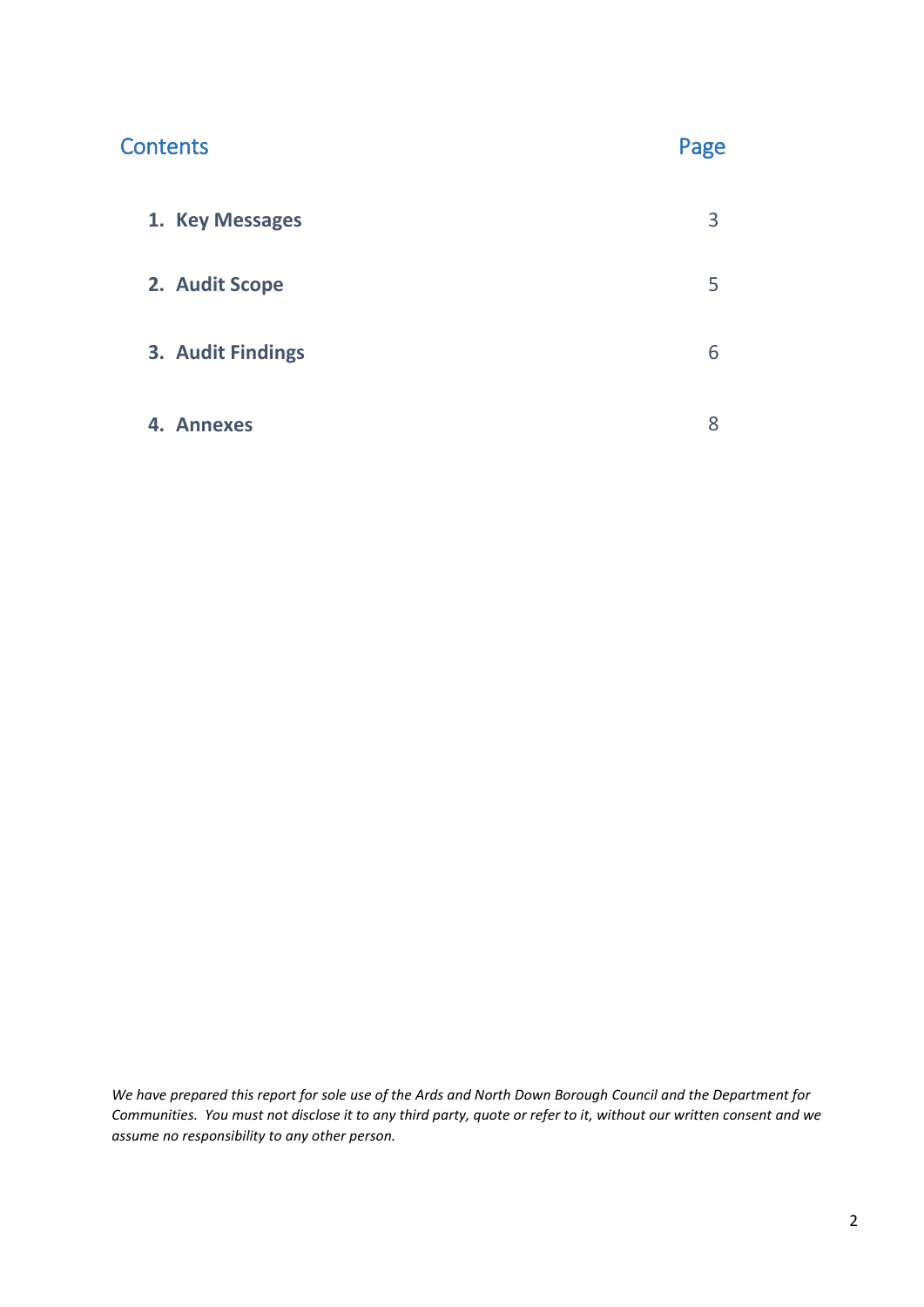## *1. Key Messages*

### Summary of the audit

| <b>Audit outcome</b>             | <b>Status</b>                                                                     |
|----------------------------------|-----------------------------------------------------------------------------------|
| Audit opinion                    | Unqualified opinion                                                               |
| Audit assessment                 | The Local Government Auditor (LGA) has not<br>drawn a conclusion [this year only] |
| <b>Statutory recommendations</b> | The LGA made no statutory recommendations                                         |
| Proposals for improvement        | The LGA made two new proposals for<br>improvement                                 |

This report summaries the work of the LGA on the 2018-19 performance improvement audit and assessment undertaken on Ards and North Down Borough Council. We would like to thank the Chief Executive and his staff, particularly the Performance Improvement Manager, for their assistance during this work.

We consider that we comply with the Financial Reporting Council (FRC) ethical standards and that, in our professional judgment, we are independent and our objectivity is not compromised.

### Audit Opinion

The LGA has certified the performance arrangements with an unqualified audit opinion, without modification. She certifies that an improvement audit and improvement assessment has been conducted. The LGA also states that, as a result, she believes that Ards and North Down Borough Council (the Council) has discharged its performance improvement and reporting duties, including its assessment of performance for 2017-18 and its 2018-19 improvement plan, and has acted in accordance with the Guidance.

### Audit Assessment

The LGA has assessed whether the Council is likely to comply with its performance improvement responsibilities under Part 12 of the Local Government Act (Northern Ireland) 2014 (the Act). This is called the 'improvement assessment'.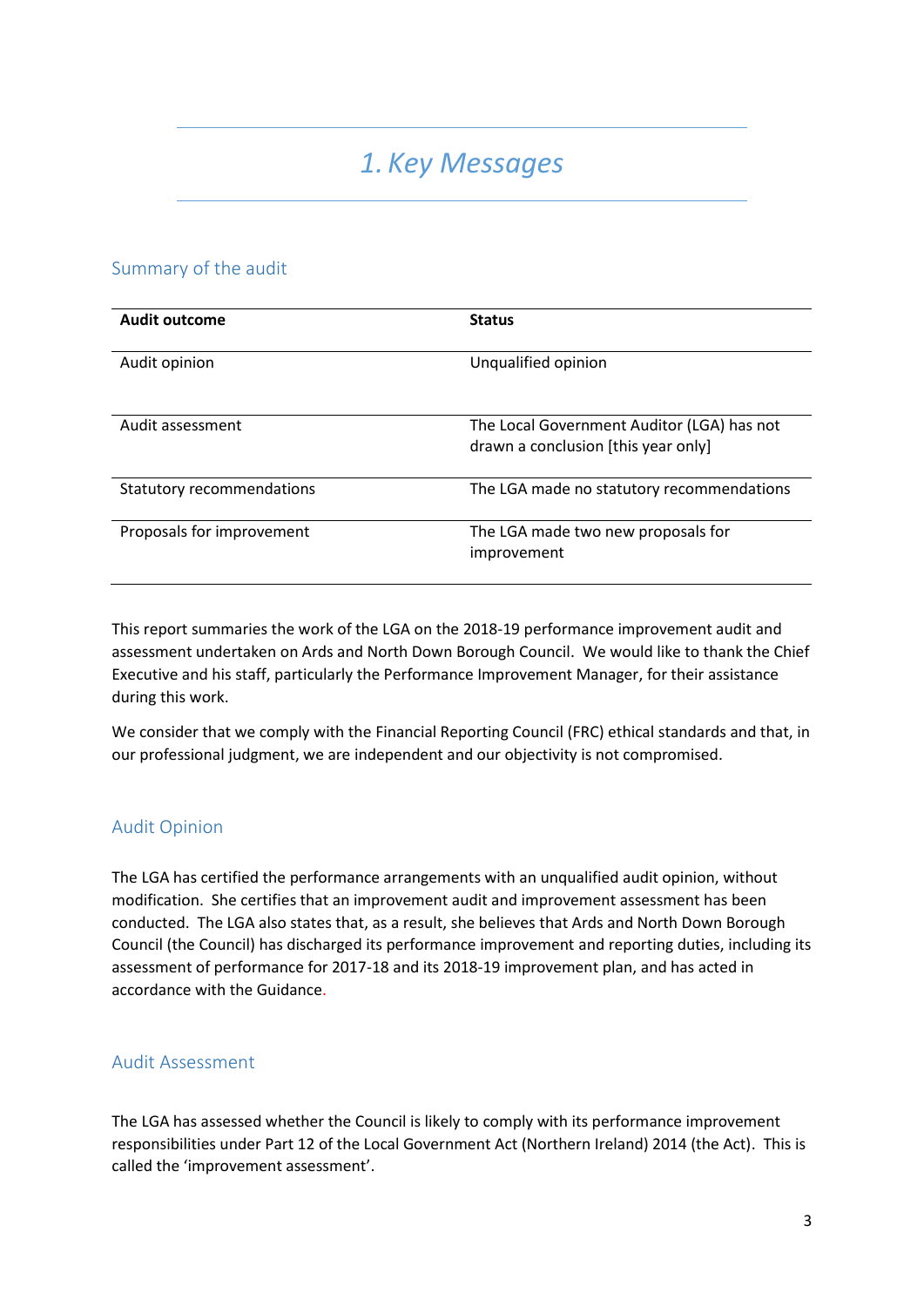The Council has discharged its duties in respect of Part 12 of the Act as far as possible, in that its arrangements continue to mature. It remains too early for the Council to demonstrate a track record of improvement: consequently, it is not possible for the LGA to conclude as to the extent of improvement that may be made. The LGA did not exercise her discretion to assess and report whether the council is likely to comply with these arrangements in future years.

This is the second year in which councils have been required to fulfil their full statutory responsibilities under Part 12 of the Act. In the LGA's opinion councils should be able to demonstrate a track record of improvement in 2019 to allow a full assessment to be made.

### Audit Findings

During the audit and assessment we identified no issues requiring a formal recommendation under the Act. We made two proposals for improvement (see Section 3). These represent good practice which should assist the Council in meeting its responsibilities for performance improvement. Detailed observations on thematic areas are provided in Annex C and progress on proposals for improvement raised in prior years has been noted in Annex B.

## Status of the Audit

The LGA's audit and assessment work on the Council's performance improvement arrangements is now concluded. By March 2019 she will publish an Annual Improvement Report on the Council on the NIAO website, making it publicly available. This will summarise the key outcomes in this report.

The LGA did not undertake any Special Inspections under the Act in the current year.

The total audit fee charged is in line with that set out in our Audit Strategy.

## Management of information and personal data

During the course of our audit we have access to personal data to support our audit testing. We have established processes to hold this data securely within encrypted files and to destroy it where relevant at the conclusion of our audit. We can confirm that we have discharged those responsibilities communicated to you in accordance with the requirements of the General Data Protection Regulations (GDPR) and the Data Protection Act 2018.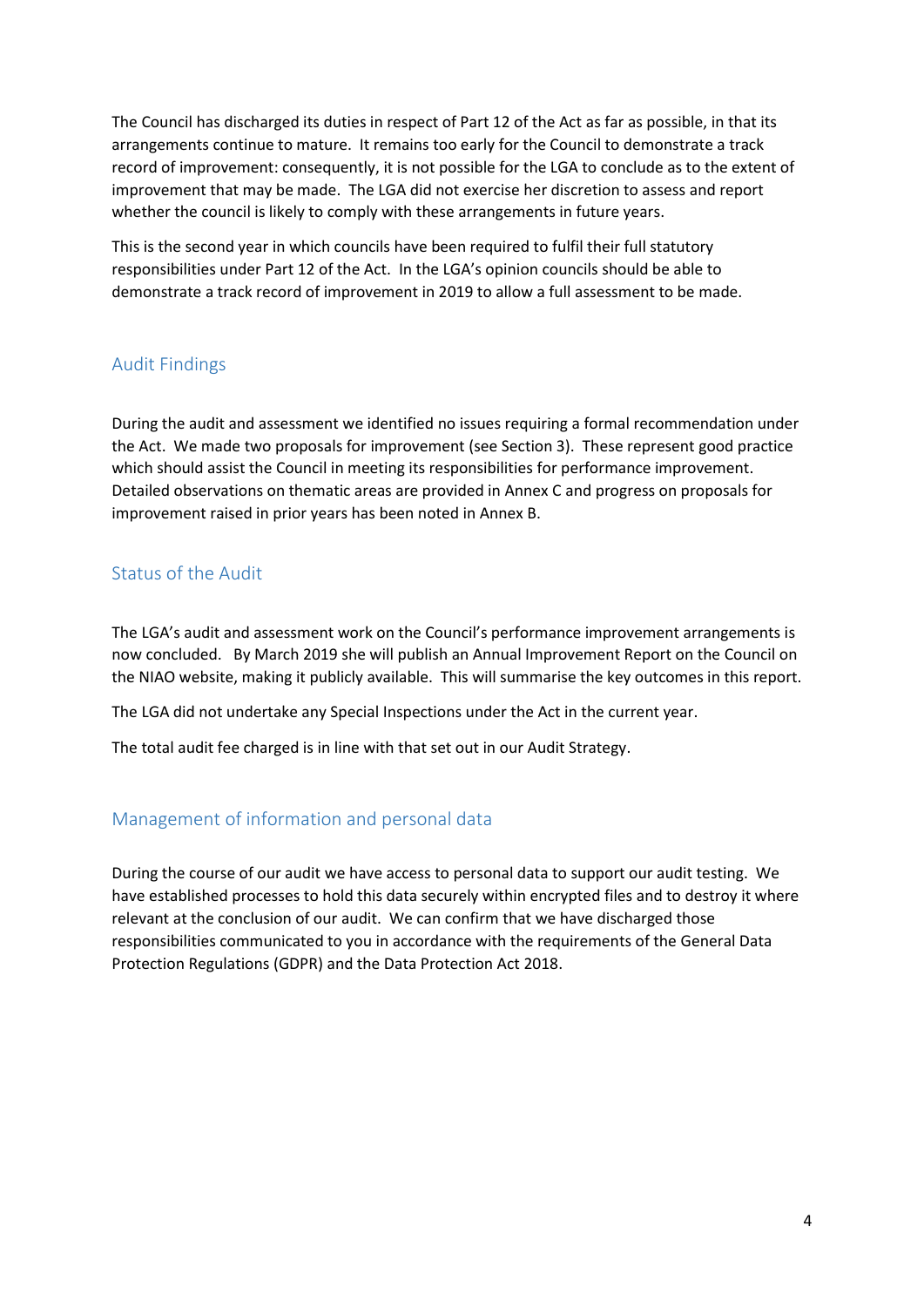## *2.Audit Scope*

Part 12 of the Act provides all councils with a general duty to make arrangements to secure continuous improvement in the exercise of their functions. It sets out:

- a number of council responsibilities under a performance framework; and
- key responsibilities for the LGA.

The Department for Communities (the Department) has published '*Guidance for Local Government Performance Improvement 2016'* (the Guidance) which the Act requires councils and the LGA to follow. A multi-stakeholder group comprising of representatives of the Department and councils has been established and a subgroup of this has drafted guidance to clarify the requirements of the general duty to improve. A working draft has been agreed and further improvements to reporting on the general duty are expected in 2019.

The improvement audit and assessment work is planned and conducted in accordance with the Audit Strategy issued to the Council, the LGA's Code of Audit Practice for Local Government Bodies in Northern Ireland and the Statement of Responsibilities.

### *The improvement audit*

Each year the LGA has to report whether each council has discharged its duties in relation to improvement planning, the publication of improvement information and the extent to which each council has acted in accordance with the Department's Guidance. The procedures conducted in undertaking this work are referred to as an "improvement audit". During the course of this work the LGA may make statutory recommendations under section 95 of the Act.

### *The improvement assessment*

The LGA also has to assess annually whether a council is likely to comply with the requirements of Part 12 of the Act, including consideration of the arrangements to secure continuous improvement in that year. This is called the 'improvement assessment'. She also has the discretion to assess and report whether a council is likely to comply with these arrangements in future years.

### *The annual improvement report on the Council*

The Act requires the LGA to summarise all of her work (in relation to her responsibilities under the Act) at the Council, in an 'annual improvement report'. This will be published on the NIAO website by March 2019, making it publicly available.

### *Special inspections*

The LGA may also, in some circumstances, carry out special inspections which will be reported to the Council and the Department, and which she may publish.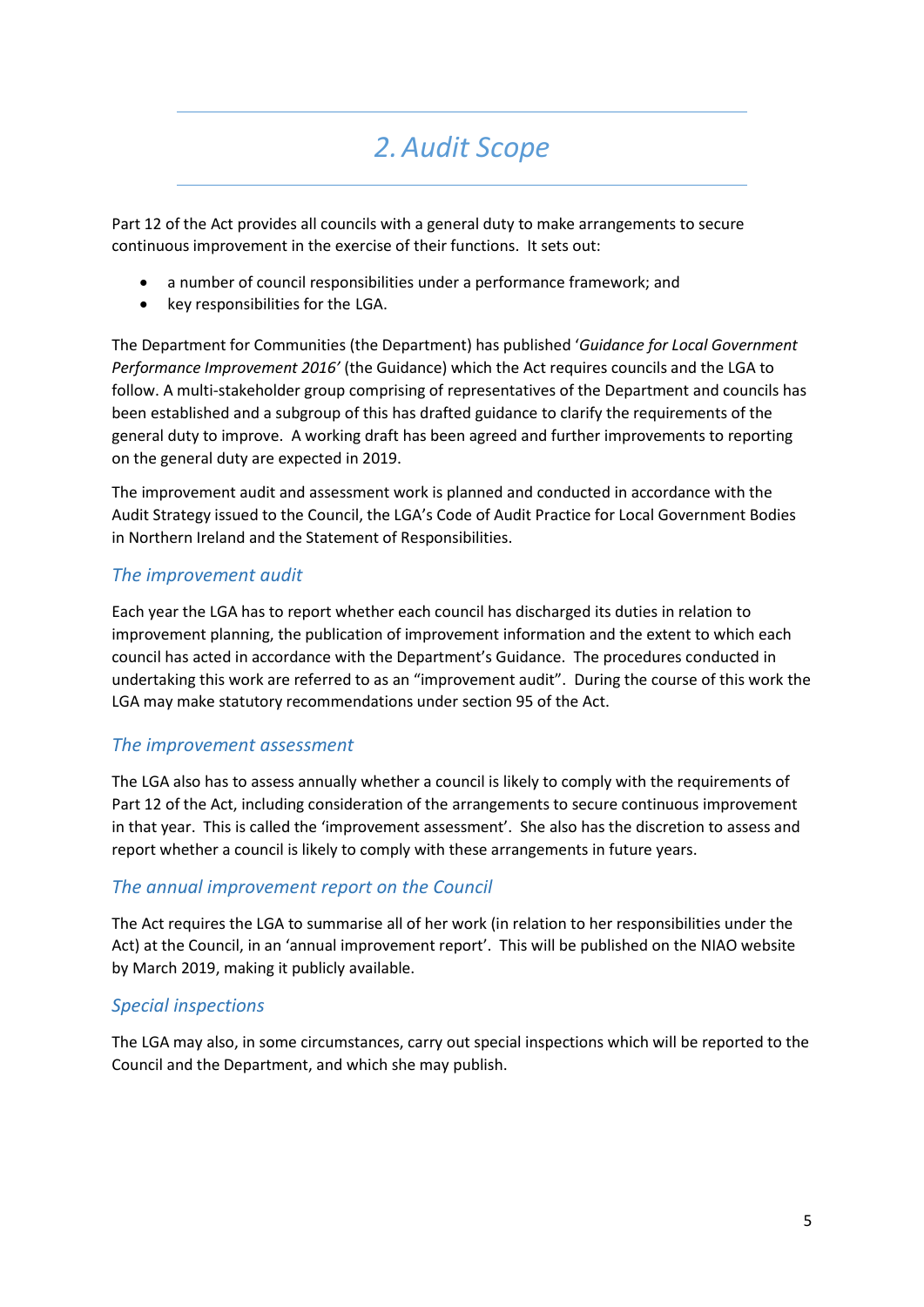# *3.Audit Findings*

This section outlines key observations in the form of Proposals for Improvement, arising from following thematic areas of the Council's audit and assessment:

- General duty to improve;
- Governance arrangements;
- Improvement objectives;
- Consultation;
- Improvement plan;
- Arrangements to improve; and
- Collection, use and publication of performance information.

These are not formal recommendations, which are more significant matters which require action to be taken by the Council in order to comply with the Act or Guidance. Proposals for Improvement include matters which, if accepted, will assist the Council in meeting its performance improvement responsibilities. The LGA will follow up how these proposals have been addressed in subsequent years. We recommend that the Council's Audit Committee also track progress on their implementation.

Our procedures were limited to those considered necessary for the effective performance of the audit and assessment. Therefore, the LGA's observations should not be regarded as a comprehensive statement of all weaknesses which exist, or all improvements which could be made.

| Thematic area              | <i><u><b>Issue</b></u></i>                                                                                                                                                                                                                                                                                                                                                                                                                                                                                  | Proposal for improvement                                                                                                                                                                                                                              |
|----------------------------|-------------------------------------------------------------------------------------------------------------------------------------------------------------------------------------------------------------------------------------------------------------------------------------------------------------------------------------------------------------------------------------------------------------------------------------------------------------------------------------------------------------|-------------------------------------------------------------------------------------------------------------------------------------------------------------------------------------------------------------------------------------------------------|
| Arrangements to<br>improve | Each objective is supported by a<br>number of actions with measures<br>which will be used by the Council to<br>indicate performance. The figures for<br>waste collection, recycling and<br>absenteeism measures are provided<br>for three years, but baseline data is<br>not available for a number of other<br>measures, particularly where they are<br>new. This makes it difficult for a<br>reader to judge if any progress can<br>realistically be made, or how<br>appropriate the targets set will be. | Where possible the Council<br>should report performance over<br>several years. The Council<br>monitors over 300 Key<br>Performance Indicators (KPIs)<br>which provide a rich source of<br>information, with data extending<br>over a number of years. |
| Arrangements to<br>improve | The measures for some objectives are<br>dependent on other areas of work<br>being completed first. The Council is<br>not solely responsible for the success<br>of some of these as they involve<br>working with other bodies. Any                                                                                                                                                                                                                                                                           | Where objectives are wide<br>ranging or dependant on other<br>targets being met it would be<br>appropriate to break the<br>objective down into smaller units<br>and to set interim targets and<br>milestones to measure progress.                     |

Detailed observations for the thematic areas can be found at Annex C.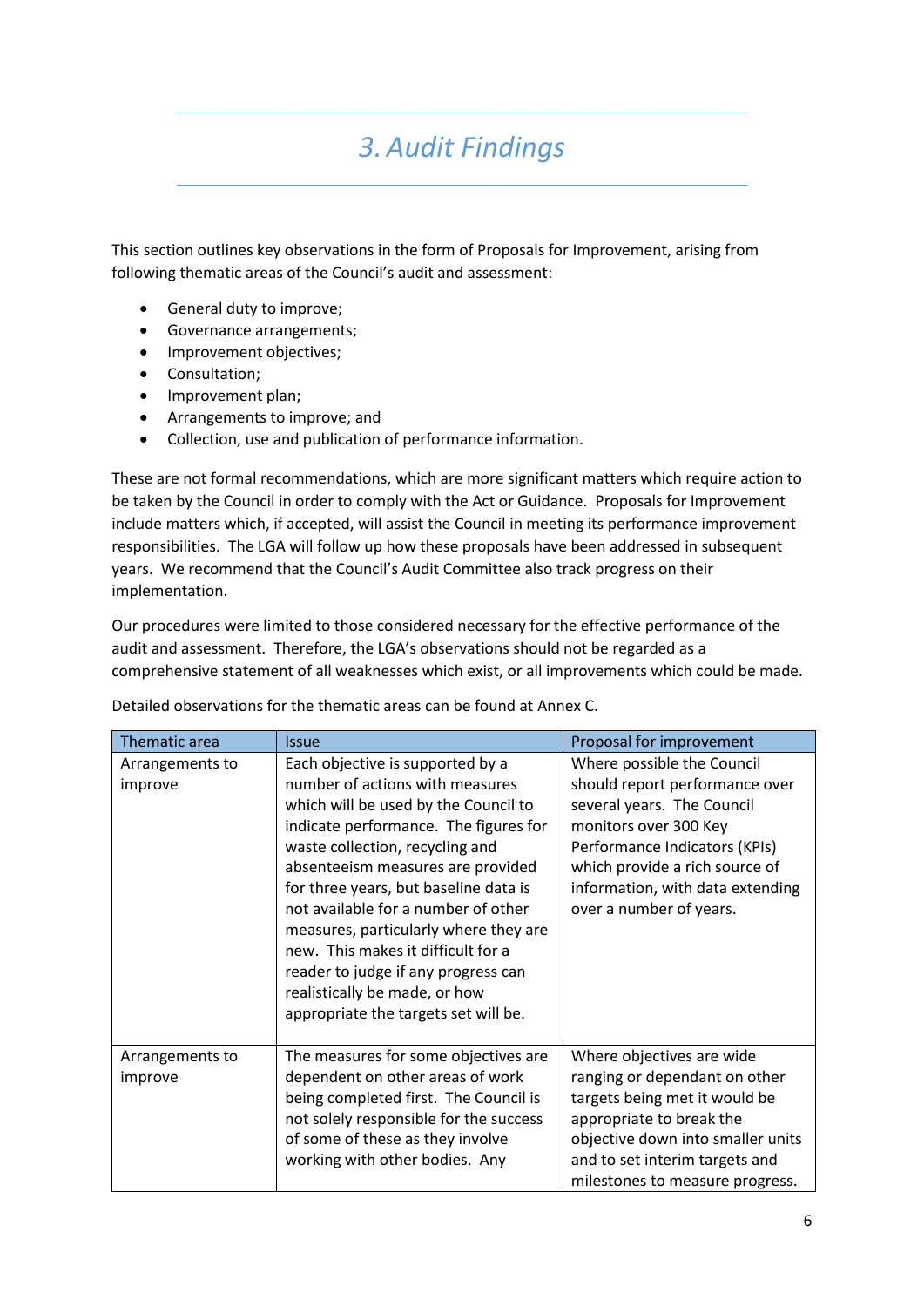| Thematic area | <b>Issue</b>                                                         | Proposal for improvement |
|---------------|----------------------------------------------------------------------|--------------------------|
|               | slippage will impact on the<br>achievement of the overall objective. |                          |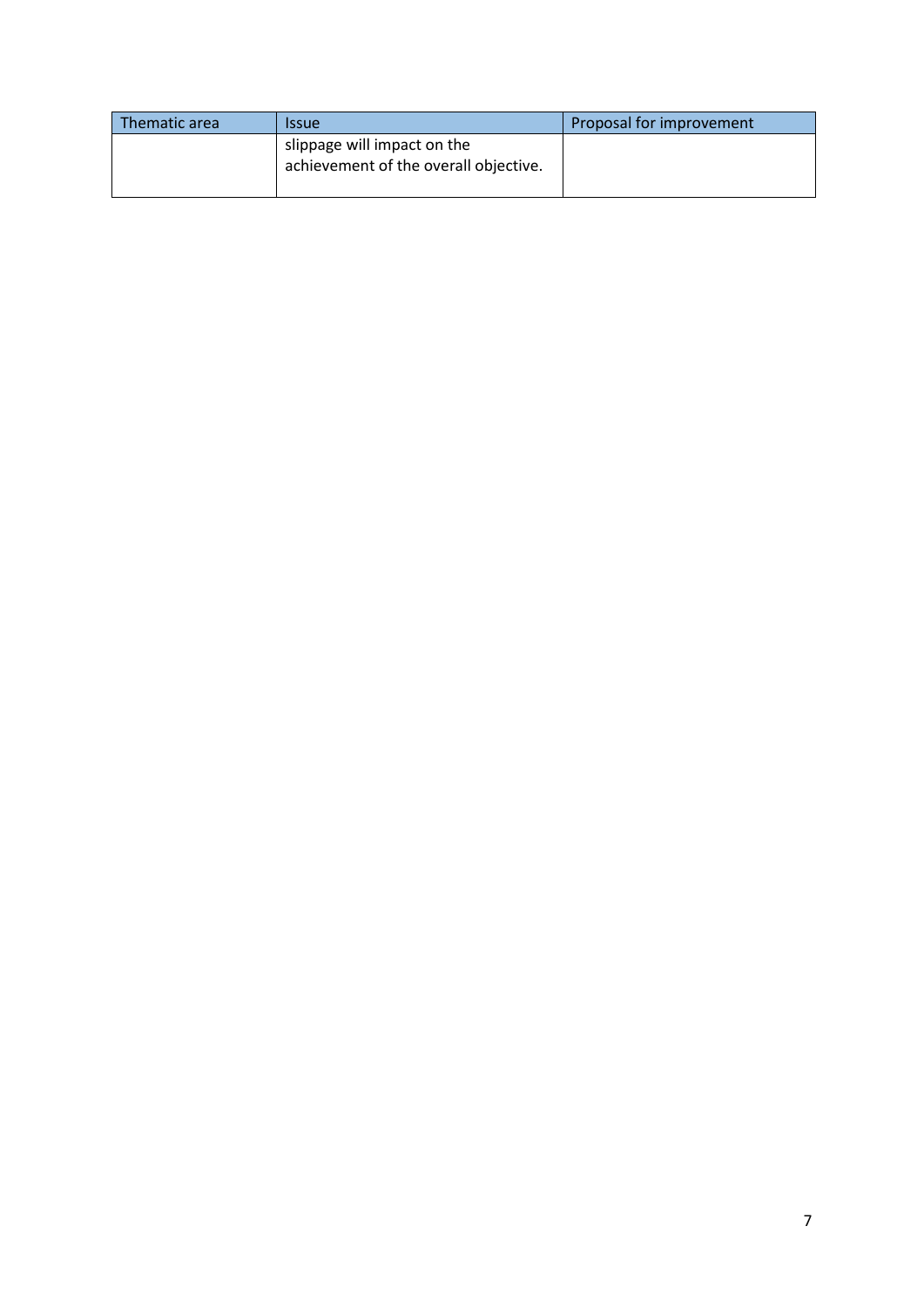## *4.Annexes*

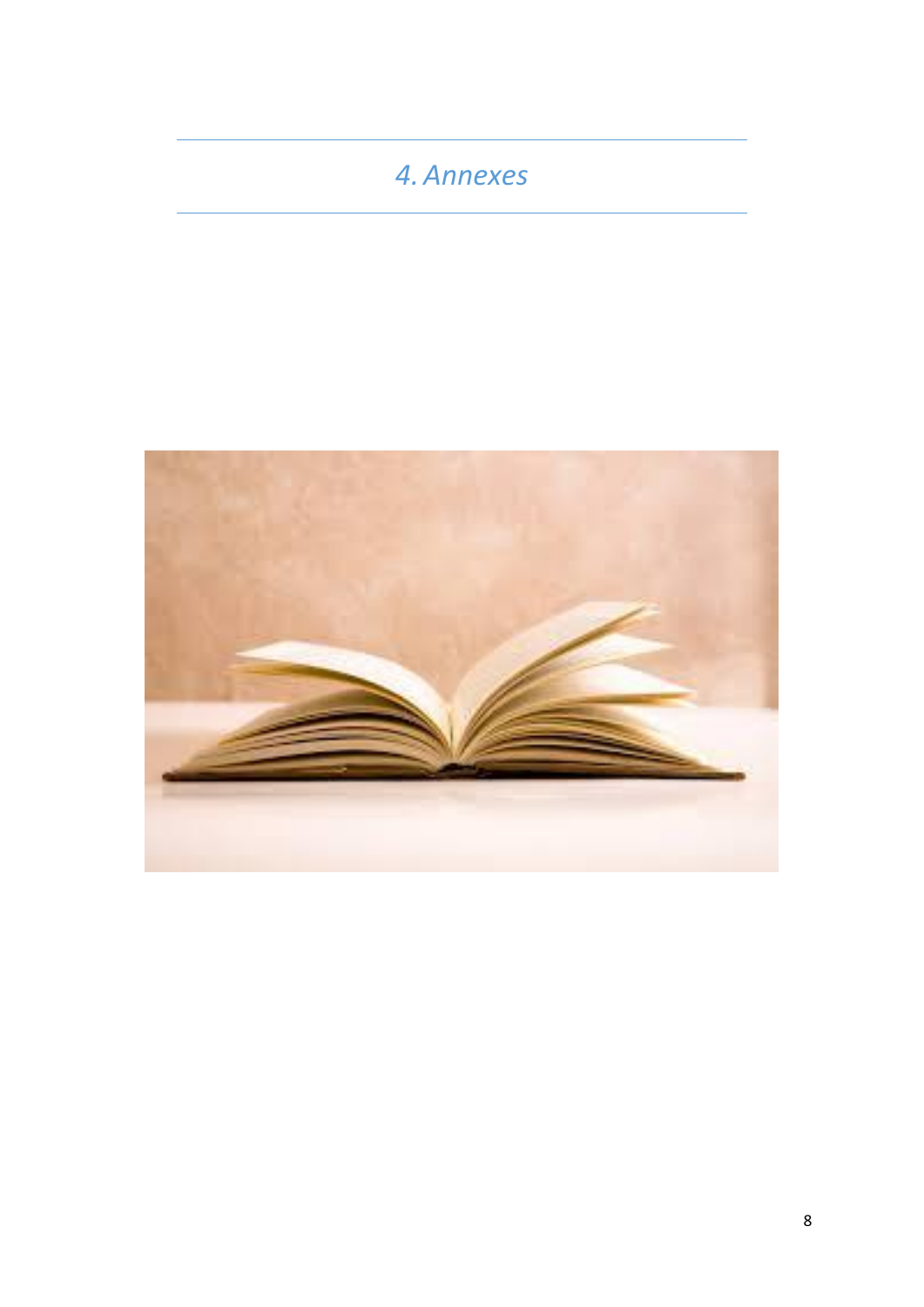## Annex A – Audit and Assessment Certificate

### **Audit and assessment of Ards and North Down Borough Council's performance improvement arrangements**

#### **Certificate of Compliance**

I certify that I have audited Ards and North Down Borough Council's (the Council) assessment of its performance for 2017-18 and its 2018-19 improvement plan in accordance with section 93 of the Local Government Act (Northern Ireland) 2014 (the Act) and the Code of Audit Practice for local government bodies.

I also certify that I have performed an improvement assessment for 2018-19 at the Council in accordance with Section 94 of the Act and the Code of Audit Practice.

This is a report to comply with the requirement of section 95(2) of the Act.

### **Respective responsibilities of the Council and the Local Government Auditor**

Under the Act, the Council has a general duty to make arrangements to secure continuous improvement in the exercise of its functions and to set improvement objectives for each financial year. The Council is required to gather information to assess improvements in its services and to issue a report annually on its performance against indicators and standards which it has set itself or which have been set for it by Government departments.

The Act requires the Council to publish a self-assessment before 30 September in the financial year following that to which the information relates, or by any other such date as the Department for Communities (the Department) may specify by order. The Act also requires that the Council has regard to any guidance issued by the Department in publishing its assessment.

As the Council's auditor, I am required by the Act to determine and report each year on whether:

- The Council has discharged its duties in relation to improvement planning, published the required improvement information and the extent to which the Council has acted in accordance with the Department's Guidance in relation to those duties; and
- The Council is likely to comply with the requirements of Part 12 of the Act.

#### **Scope of the audit and assessment**

For the audit I am not required to form a view on the completeness or accuracy of information or whether the improvement plan published by the Council can be achieved. My audits of the Council's improvement plan and assessment of performance, therefore, comprised a review of the Council's publications to ascertain whether they included elements prescribed in legislation. I also assessed whether the arrangements for publishing the documents complied with the requirements of the legislation, and that the Council had regard to statutory guidance in preparing and publishing them.

For the improvement assessment I am required to form a view on whether the Council is likely to comply with the requirements of Part 12 of the Act, informed by:

- A forward looking assessment of the Council's likelihood to comply with its duty to make arrangements to secure continuous improvement; and
- A retrospective assessment of whether the Council has achieved its planned improvements to inform a view as to its track record of improvement.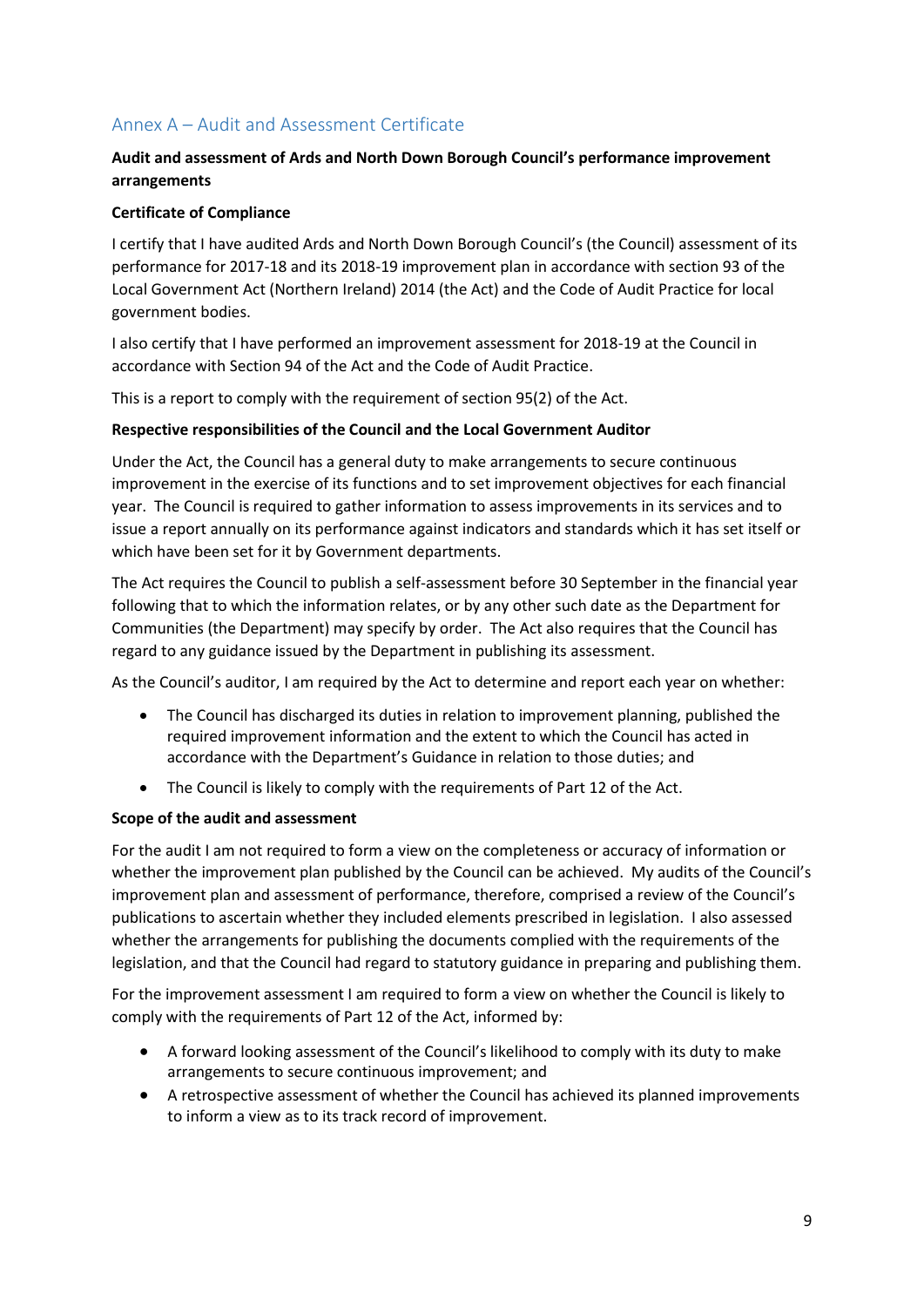My assessment of the Council's improvement responsibilities and arrangements, therefore, comprised a review of certain improvement arrangements within the Council, along with information gathered from my improvement audit.

The work I have carried out in order to report and make recommendations in accordance with sections 93 to 95 of the Act cannot solely be relied upon to identify all weaknesses or opportunities for improvement.

#### **Audit opinion**

### **Improvement planning and publication of improvement information**

As a result of my audit, I believe the Council has discharged its duties in connection with (1) improvement planning and (2) publication of improvement information in accordance with section 92 of the Act and has acted in accordance with the Department for Communities' guidance sufficiently.

#### **Improvement assessment**

As a result of my assessment, I believe the Council has as far as possible discharged its duties under Part 12 of the Act and has acted in accordance with the Department for Communities' guidance sufficiently.

The 2018-19 year was the third in which councils were required to implement the new performance improvement framework. The Council's arrangements to secure continuous improvement, as is to be expected, are still developing and embedding. The Council continues to strengthen its arrangements to secure continuous improvement, and has delivered some measurable improvements to its services in 2017-18. However, until the Council's arrangements mature and it can demonstrate a track record of ongoing improvement in relation to the framework, I am unable to determine the extent to which improvements will be made.

I have not conducted an assessment to determine whether the Council is likely to comply with the requirements of Part 12 of the Act in subsequent years. I will keep the need for this under review as arrangements become more fully established.

### **Other matters**

I have no recommendations to make under section 95(2) of the Local Government (Northern Ireland) Act 2014.

I am not minded to carry out a special inspection under section 95(2) of the Act.

Pamela McCreedy Local Government Auditor Northern Ireland Audit Office 106 University Street Belfast BT7 1EU

30 November 2018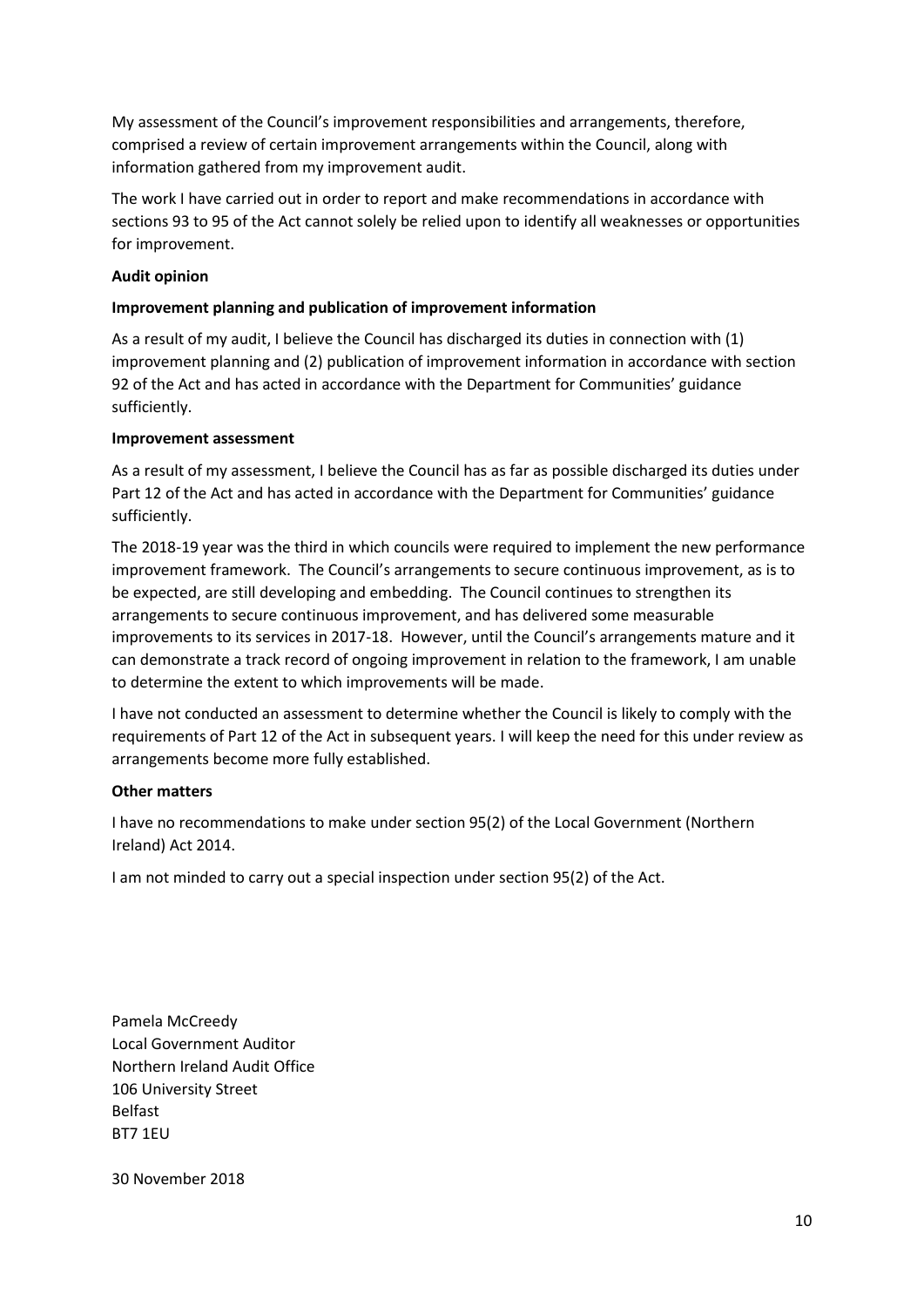## Annex B – Follow up of implementation of prior year proposals for improvement

| Year of | Reference                         | Proposal for improvement                                                                                                                                                                                                                                                                                                                                      | Action taken by Council                                                                                                                                                                                                                                                                                                                                       | <b>Status</b> |
|---------|-----------------------------------|---------------------------------------------------------------------------------------------------------------------------------------------------------------------------------------------------------------------------------------------------------------------------------------------------------------------------------------------------------------|---------------------------------------------------------------------------------------------------------------------------------------------------------------------------------------------------------------------------------------------------------------------------------------------------------------------------------------------------------------|---------------|
| report  |                                   |                                                                                                                                                                                                                                                                                                                                                               |                                                                                                                                                                                                                                                                                                                                                               |               |
|         | <b>General Duty to</b><br>Improve |                                                                                                                                                                                                                                                                                                                                                               |                                                                                                                                                                                                                                                                                                                                                               |               |
| 2016-17 | GD1/2017                          | Linking the forthcoming community plan, and<br>the ongoing processes that underpin it, with<br>the Council's improvement processes.                                                                                                                                                                                                                           |                                                                                                                                                                                                                                                                                                                                                               | Implemented   |
| 2016-17 | GD2/2017                          | Analyse any trends from the performance<br>management system as further data<br>becomes available. This will help identify<br>those functions/services which would benefit<br>most from improvement.                                                                                                                                                          |                                                                                                                                                                                                                                                                                                                                                               | Implemented   |
| 2017-18 | GD1/2018                          | The Council should continue the<br>development of its performance<br>management system to achieve the best<br>measurement of all its functions and services,<br>to ensure identification of those areas which<br>would benefit most from improvement.                                                                                                         | The Council has continued to work in this<br>area and this is an ongoing process.<br>Performance management is continuing to<br>develop.                                                                                                                                                                                                                      | In progress   |
| 2017-18 | GD2/2018                          | The Council should ensure that the process<br>through which functions are prioritised and<br>selected for improvement forms the basis for<br>objective-setting in a 'bottom up' approach.<br>This should provide a better link between<br>objective and actions, help to improve<br>transparency, and help with the<br>measurement of the objective outcomes. | The Council's service planning template<br>was updated in October 2017 to improve<br>quality and focus during the early stages of<br>service planning and to ensure<br>performance improvement initiatives were<br>identified.<br>Further development of service planning is<br>underway and in the 2018-19 year will be<br>combined with the budget planning | In progress   |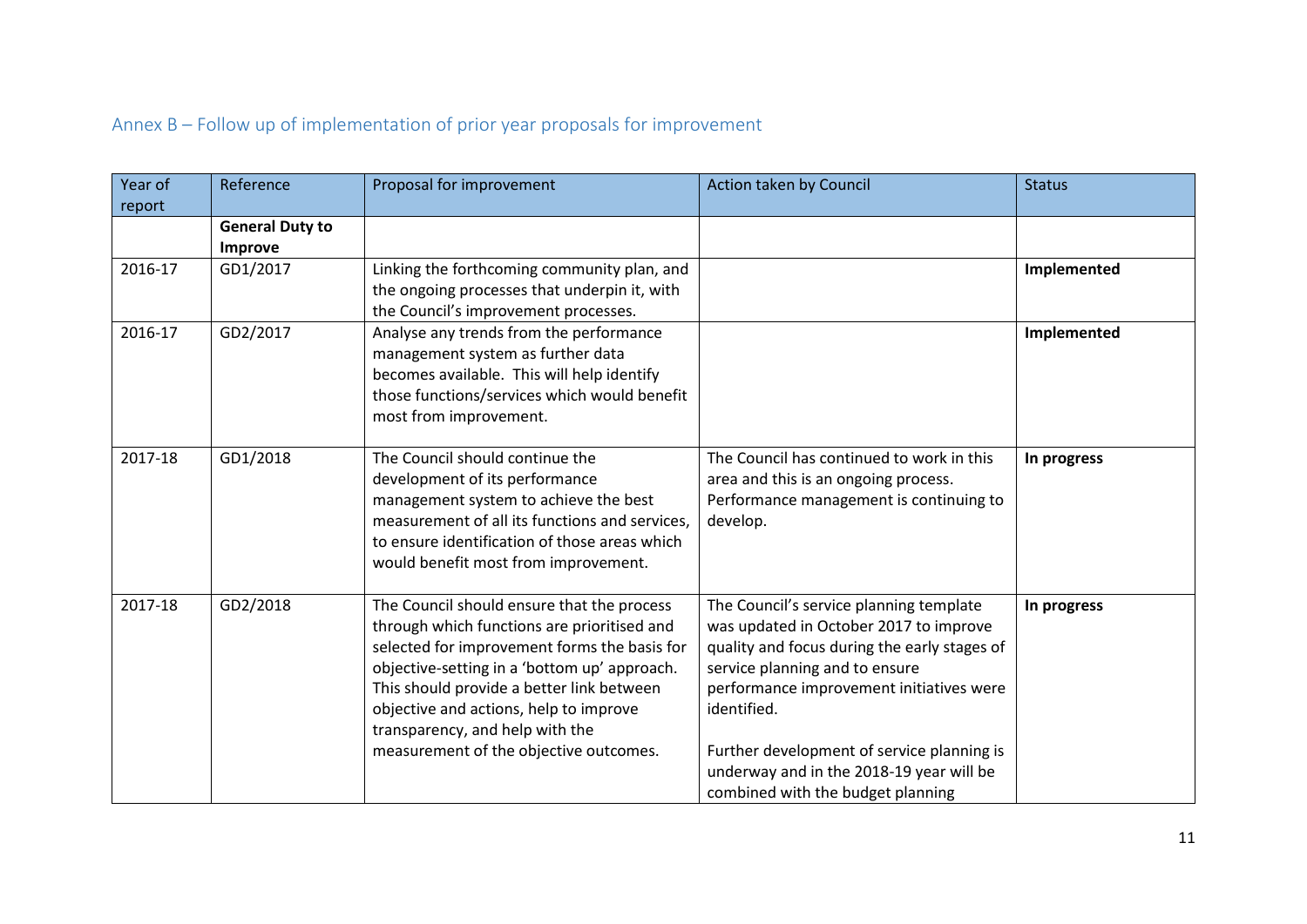| Year of | Reference                         | Proposal for improvement                                                                                                                                                                                    | Action taken by Council                                                                                                                                                                                                                                                                                                                                                                                                                                                                                                                                              | <b>Status</b> |
|---------|-----------------------------------|-------------------------------------------------------------------------------------------------------------------------------------------------------------------------------------------------------------|----------------------------------------------------------------------------------------------------------------------------------------------------------------------------------------------------------------------------------------------------------------------------------------------------------------------------------------------------------------------------------------------------------------------------------------------------------------------------------------------------------------------------------------------------------------------|---------------|
| report  |                                   |                                                                                                                                                                                                             |                                                                                                                                                                                                                                                                                                                                                                                                                                                                                                                                                                      |               |
|         |                                   |                                                                                                                                                                                                             | process to ensure that appropriate<br>financial resources are allocated to both<br>business as usual and performance<br>initiatives. While the Council consults with<br>residents and stakeholder groups and<br>encourages responses from them during<br>the year, many of the actions are<br>corporate and inward looking.<br>The council needs to continue to work on<br>the "bottom up" approach and to make<br>the link between objectives and actions<br>very clear to ensure that the actions<br>identified will provide measurable benefits<br>to ratepayers. |               |
| 2017-18 | GD3/2018                          | The Council should ensure that performance<br>framework documentation is updated in line<br>with documented procedures and that<br>evidence of review is recorded (even where<br>no changes have occurred). | The Performance Framework<br>documentation is currently being updated<br>to reflect the process changes mentioned<br>above.                                                                                                                                                                                                                                                                                                                                                                                                                                          | In progress   |
|         | Governance<br><b>Arrangements</b> |                                                                                                                                                                                                             |                                                                                                                                                                                                                                                                                                                                                                                                                                                                                                                                                                      |               |
| 2016-17 | GA1/2017                          | Terms of Reference for the Audit Committee<br>should be updated to reflect its specific<br>performance improvement responsibilities.                                                                        |                                                                                                                                                                                                                                                                                                                                                                                                                                                                                                                                                                      | Implemented   |
| 2016-17 | GA2/2017                          | Performance improvement should feature as<br>a regular item on the Audit Committee<br>agenda.                                                                                                               |                                                                                                                                                                                                                                                                                                                                                                                                                                                                                                                                                                      | Implemented   |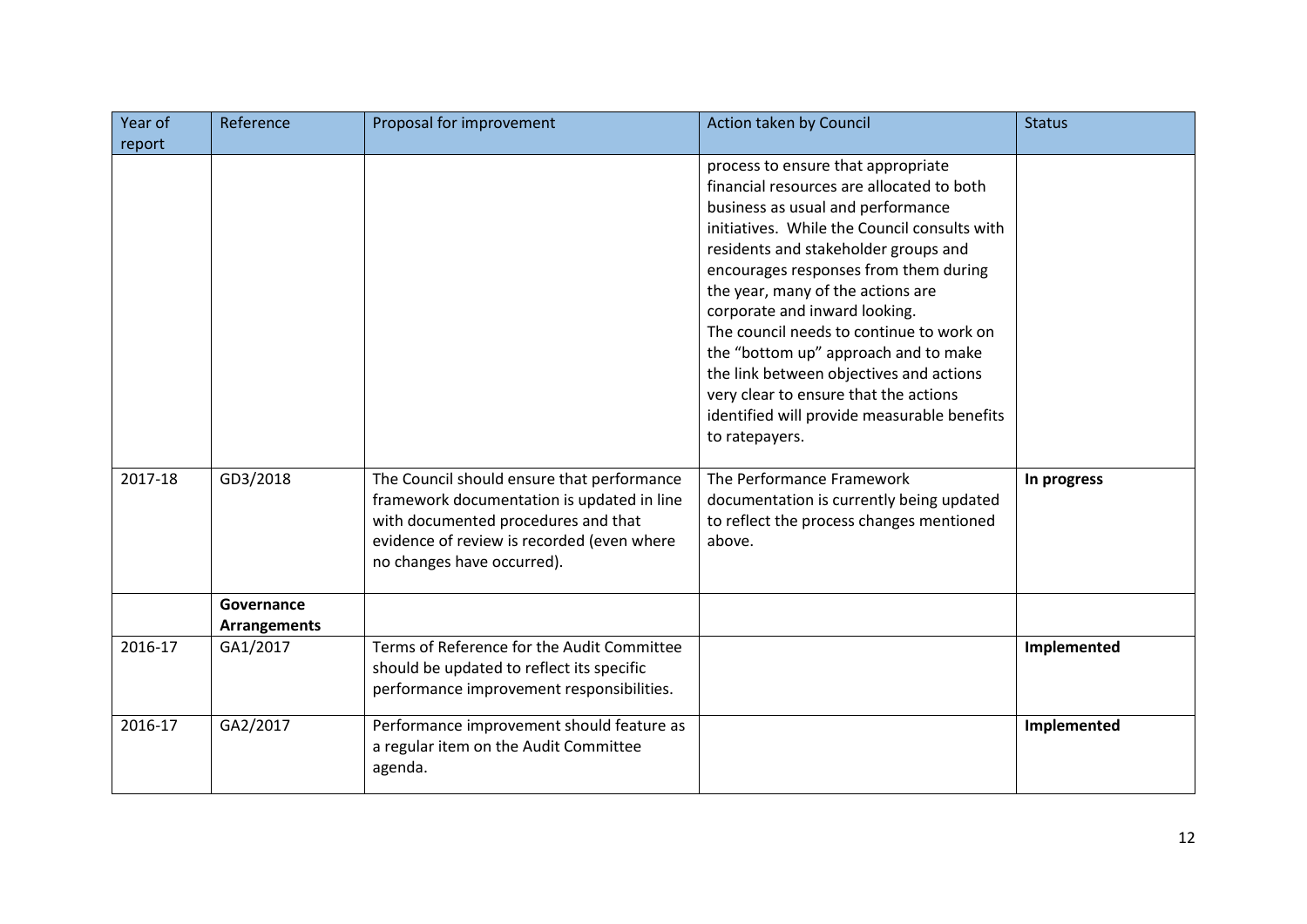| Year of<br>report | Reference | Proposal for improvement                                                                                                                                                                                                                                                                  | Action taken by Council                                                                                                                                                                                                                                                                                                                                               | <b>Status</b>                |
|-------------------|-----------|-------------------------------------------------------------------------------------------------------------------------------------------------------------------------------------------------------------------------------------------------------------------------------------------|-----------------------------------------------------------------------------------------------------------------------------------------------------------------------------------------------------------------------------------------------------------------------------------------------------------------------------------------------------------------------|------------------------------|
| 2016-17           | GA3/2017  | The Corporate Leadership Team should<br>facilitate Members on each of the relevant<br>standing committees and the Audit<br>Committee with training and support to<br>discharge the performance improvement<br>responsibilities.                                                           |                                                                                                                                                                                                                                                                                                                                                                       | Implemented                  |
| 2016-17           | GA4/2017  | The Audit Committee should monitor the<br>activity of any committee specifically charged<br>with the scrutiny of performance<br>improvement.                                                                                                                                              |                                                                                                                                                                                                                                                                                                                                                                       | Implemented                  |
| 2016-17           | GA5/2017  | The Audit Committee should consider the<br>benefit of using internal audit, where<br>required, to provide it with future assurance<br>on the integrity and operation of the<br>Council's performance framework and<br>identify areas for improvement.                                     | The Audit Committee receives internal<br>audit reports at each quarterly meeting.<br>The internal audit plan for 2018-19 does<br>not refer specifically to work being carried<br>out on improvement, or on auditing the<br>measures associated with it. Such work<br>would provide the Committee with<br>valuable assurance and additional insight<br>on these areas. | <b>Partially implemented</b> |
| 2017-18           | GA1/2018  | Senior management should establish a<br>central review role at committee level and<br>ensure that all relevant Committees and the<br>Audit Committee are provided with more<br>detailed performance improvement<br>documentation to carry out their scrutiny<br>and monitoring functions. |                                                                                                                                                                                                                                                                                                                                                                       | Implemented                  |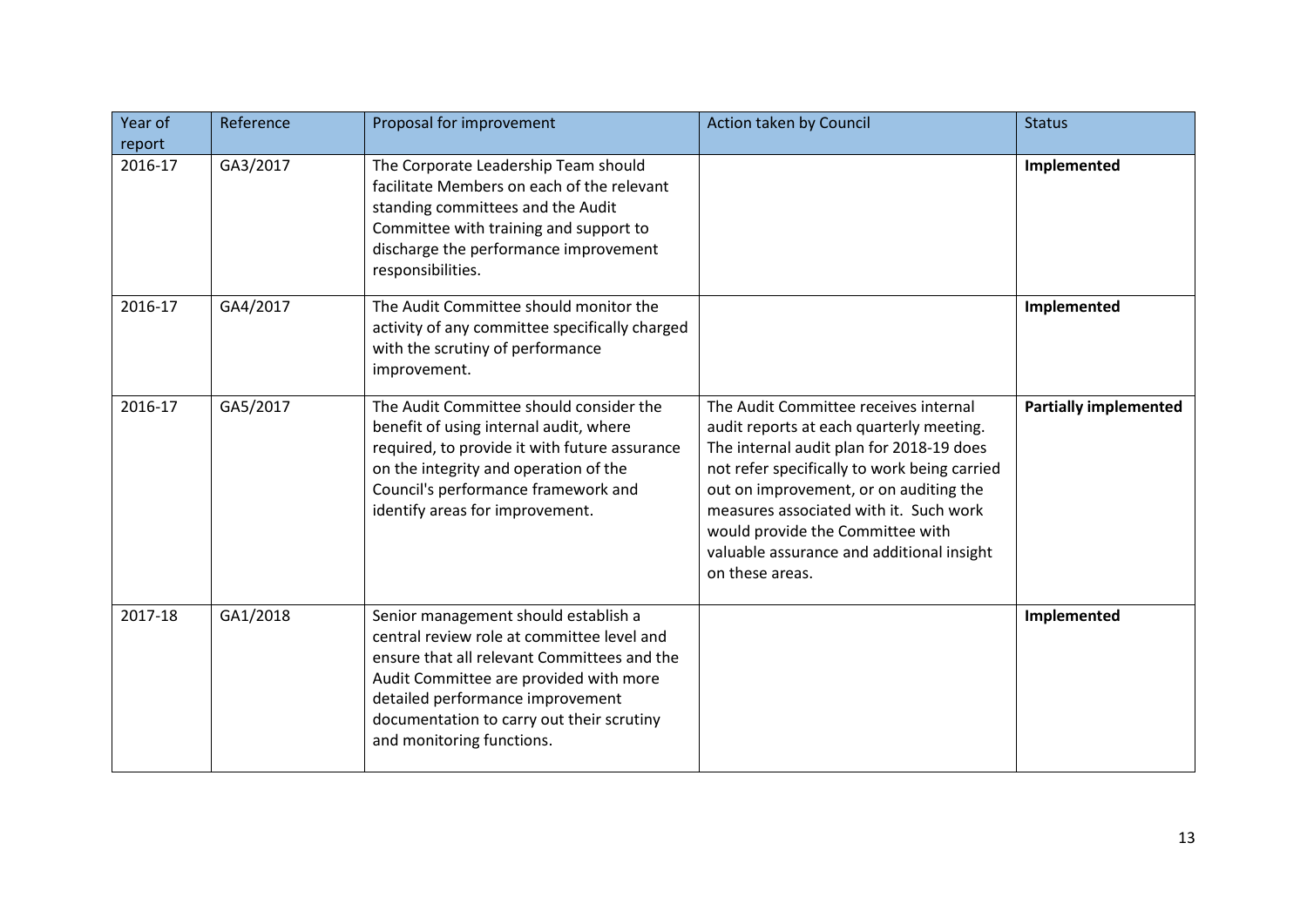| Year of | Reference         | Proposal for improvement                                                                                                                                                                                                                                                                                                                                                                                                                                                                                            | Action taken by Council                                                                                                                                                                                                                                                                                                                                                                                                                     | <b>Status</b>                |
|---------|-------------------|---------------------------------------------------------------------------------------------------------------------------------------------------------------------------------------------------------------------------------------------------------------------------------------------------------------------------------------------------------------------------------------------------------------------------------------------------------------------------------------------------------------------|---------------------------------------------------------------------------------------------------------------------------------------------------------------------------------------------------------------------------------------------------------------------------------------------------------------------------------------------------------------------------------------------------------------------------------------------|------------------------------|
| report  |                   |                                                                                                                                                                                                                                                                                                                                                                                                                                                                                                                     |                                                                                                                                                                                                                                                                                                                                                                                                                                             |                              |
|         | Improvement       |                                                                                                                                                                                                                                                                                                                                                                                                                                                                                                                     |                                                                                                                                                                                                                                                                                                                                                                                                                                             |                              |
|         | <b>Objectives</b> |                                                                                                                                                                                                                                                                                                                                                                                                                                                                                                                     |                                                                                                                                                                                                                                                                                                                                                                                                                                             |                              |
| 2016-17 | 101/2017          | Going forward, ensure that each<br>improvement objective is focused on<br>outcomes for citizens in relation to improved<br>functions and/or services rather than<br>focusing primarily on achieving corporate<br>efficiencies.                                                                                                                                                                                                                                                                                      | While six of the seven 2018-19<br>improvement objectives do focus on<br>outcomes for citizens, at the action level it<br>is not always clear how citizens will benefit<br>from some specific actions, or how they<br>relate directly to the overall objective.<br>There is a possibility that actions may not<br>be directly relevant to the achievement of<br>the objective.                                                               | <b>Partially implemented</b> |
| 2016-17 | 102/2017          | In relation to the improvement objectives,<br>more detail is required in the 'performance<br>improvement plan' so that it is clear to a<br>reader how citizens will be better off if the<br>Council improves as it intends to.                                                                                                                                                                                                                                                                                      |                                                                                                                                                                                                                                                                                                                                                                                                                                             | Implemented                  |
| 2016-17 | 103/2017          | Ensure that improvement can be<br>demonstrated and, where possible,<br>measured through the use of meaningful<br>performance indicators and data collection<br>and/or other qualitative methods.<br>These indicators should not just concentrate<br>around, nor be limited to, the statutory<br>indicators and standards imposed by central<br>government. Where possible and relevant,<br>the Council should use baseline performance<br>data/information against which future<br>improvement can be demonstrated. | The use of indicators and data collection<br>was also raised in 2017-18 - see IO2/2018<br>and IO3/2018 below.<br>The 2018-19 objectives include a wider<br>range of measures and are not limited to<br>statutory indicators. However, because<br>these have not been used in the past,<br>there is no historic data available to<br>provide a baseline or to justify the<br>proposed target. Further work in this area<br>will be required. | In progress                  |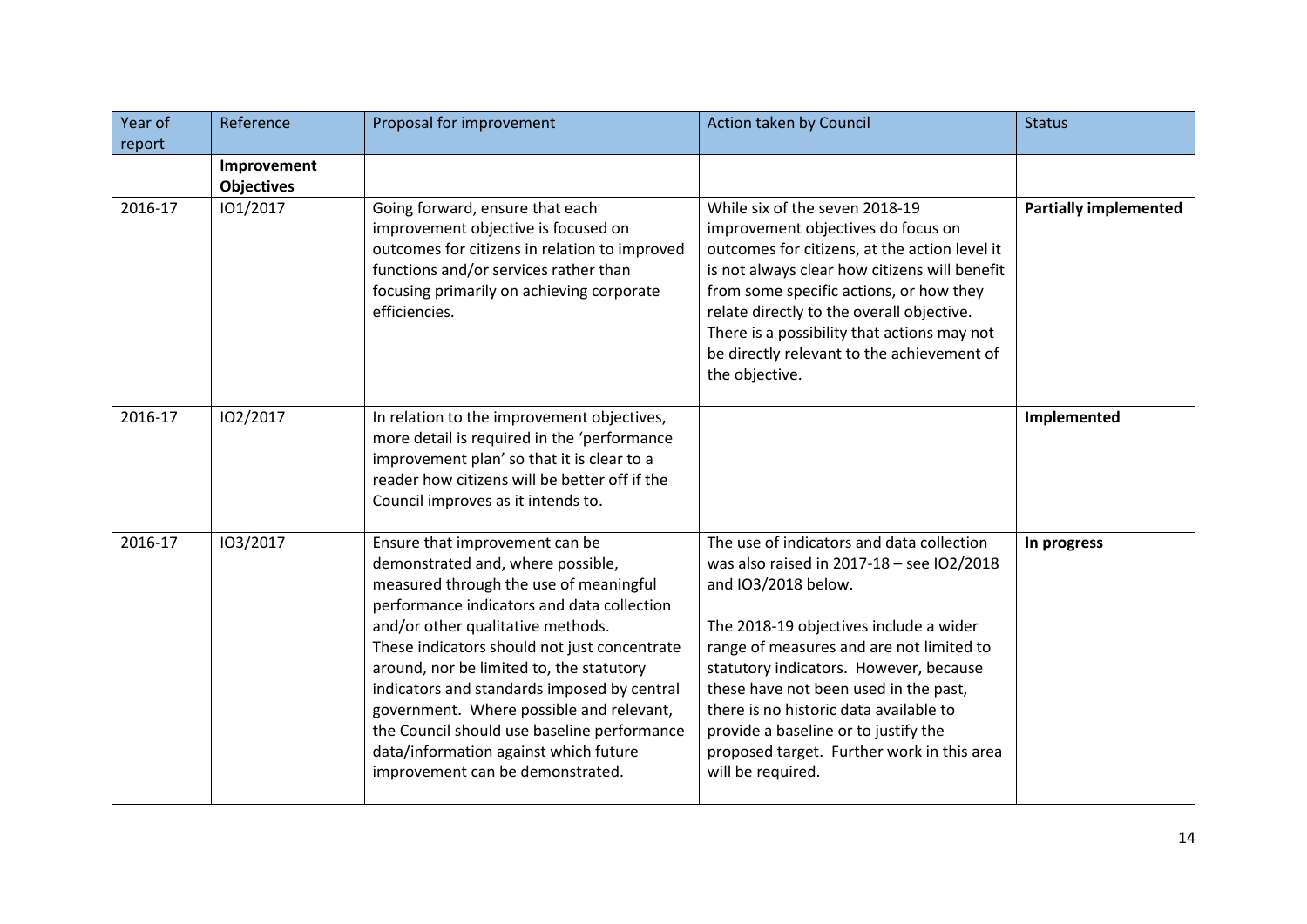| Year of | Reference | Proposal for improvement                                                                                                                                                                                                                                                                                                                                                                                              | Action taken by Council                                                                                                                                                                                                                                                                                                                                                                                                                                                                                                                                                                                                                                                          | <b>Status</b> |
|---------|-----------|-----------------------------------------------------------------------------------------------------------------------------------------------------------------------------------------------------------------------------------------------------------------------------------------------------------------------------------------------------------------------------------------------------------------------|----------------------------------------------------------------------------------------------------------------------------------------------------------------------------------------------------------------------------------------------------------------------------------------------------------------------------------------------------------------------------------------------------------------------------------------------------------------------------------------------------------------------------------------------------------------------------------------------------------------------------------------------------------------------------------|---------------|
| report  |           |                                                                                                                                                                                                                                                                                                                                                                                                                       |                                                                                                                                                                                                                                                                                                                                                                                                                                                                                                                                                                                                                                                                                  |               |
| 2017-18 | 101/2018  | The Council should link the improvement<br>objectives more closely to the identified<br>actions, keeping in mind the intended<br>outcomes. A bottom-up approach to<br>objective setting may help the Council to<br>avoid improvement objectives that are too<br>broad and open-ended. It should also<br>narrow the gap in the council's ability to<br>clearly demonstrate the impact on the<br>outcomes for citizens. | The revised service planning template<br>introduced for 2018-19 was designed to<br>assist officers to identify performance<br>improvement initiatives at an early stage,<br>to clearly link them through the Corporate<br>and Community Plans and to identify the<br>outcome of the initiative and what<br>difference it would make to stakeholders.<br>However, objectives remain broad and it is<br>not always clear from the measures that<br>an action should be started or completed<br>by a particular date. More consideration<br>should be given to breaking down<br>objectives, and ensuring that the related<br>actions will deliver progress towards<br>meeting them. | In progress   |
| 2017-18 | 102/2018  | The Council should ensure that underlying<br>projects are more focused on outcomes or<br>that the collective outputs contribute to an<br>evidence-based outcome at the objective<br>level. The outcome(s) should always be<br>clearly stated so that citizens can understand<br>how they will benefit.                                                                                                                | The self-assessment report for the 2017-18<br>Performance Improvement Plan shows<br>that the indicators or standards selected<br>have not always been suitable for<br>measuring progress against outcomes. The<br>Council has acknowledged this.                                                                                                                                                                                                                                                                                                                                                                                                                                 | In progress   |
| 2017-18 | 103/2018  | Where possible and relevant, the Council<br>should use baseline performance<br>data/information (and set standards which it<br>hopes to achieve) against which future<br>improvement can be demonstrated.                                                                                                                                                                                                             | Where available baseline data has been<br>introduced, however there are a number<br>of objectives where outturn data is not<br>available for previous years.                                                                                                                                                                                                                                                                                                                                                                                                                                                                                                                     | In progress   |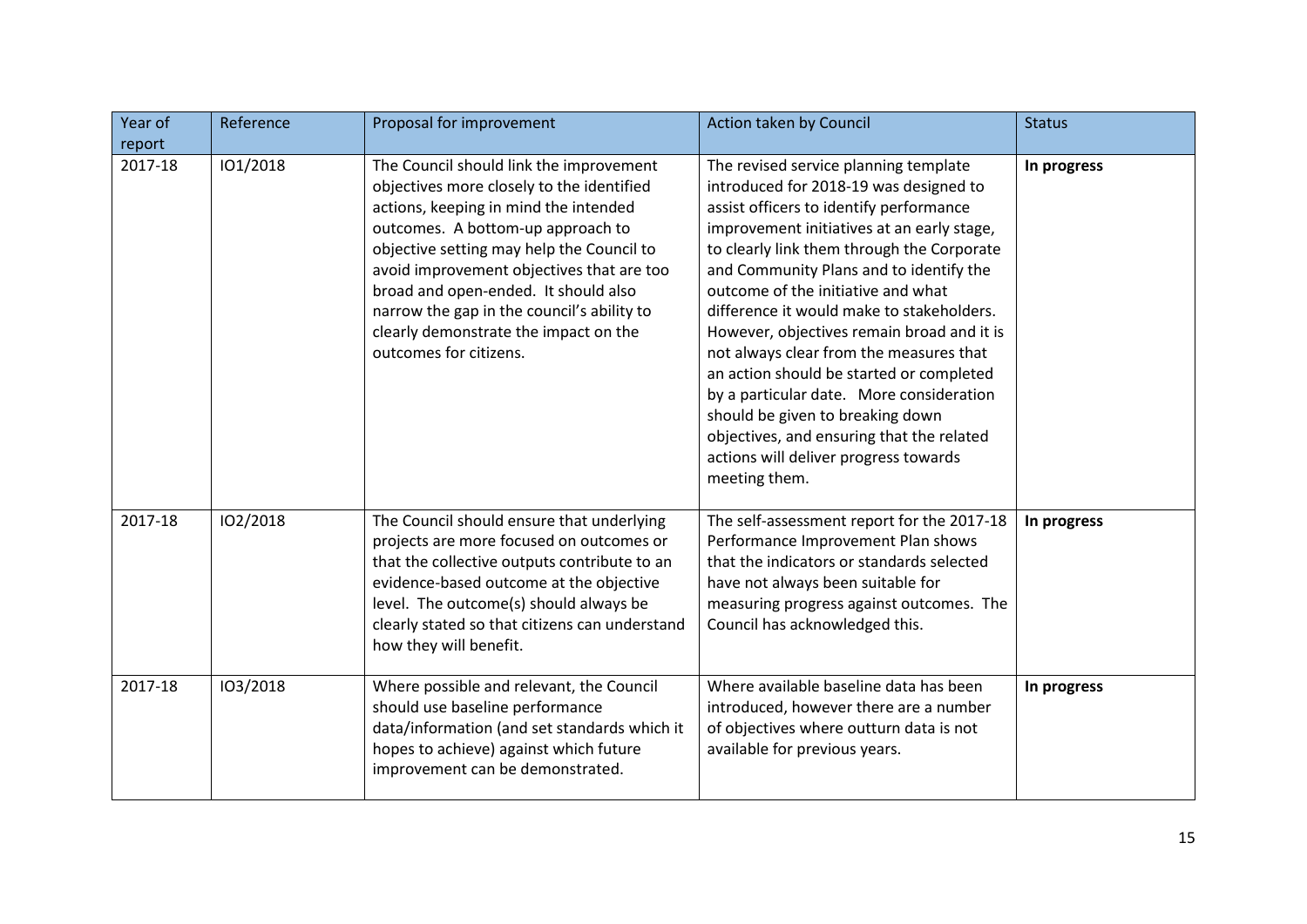| Year of | Reference           | Proposal for improvement                                                                                                                                                                                                              | Action taken by Council                                                                                                                                                                                                                                                   | <b>Status</b> |
|---------|---------------------|---------------------------------------------------------------------------------------------------------------------------------------------------------------------------------------------------------------------------------------|---------------------------------------------------------------------------------------------------------------------------------------------------------------------------------------------------------------------------------------------------------------------------|---------------|
| report  |                     |                                                                                                                                                                                                                                       |                                                                                                                                                                                                                                                                           |               |
|         |                     |                                                                                                                                                                                                                                       | The Council should continue to work on<br>identifying appropriate indicators and<br>standards which will demonstrate clearly<br>that improvement has been achieved.<br>The Council should also continue to work<br>towards identifying benchmarks with other<br>councils. |               |
|         | <b>Consultation</b> |                                                                                                                                                                                                                                       |                                                                                                                                                                                                                                                                           |               |
| 2016-17 | C1/2017             | Continue to raise the profile and<br>transparency of the performance<br>improvement framework throughout the<br>year on the Council's website and other<br>communication channels for example social<br>media, citizen magazines etc. |                                                                                                                                                                                                                                                                           | Implemented   |
| 2016-17 | C2/2017             | Encourage citizens and stakeholders to<br>contribute at any time during the year by<br>providing contact details on the Council<br>website.                                                                                           |                                                                                                                                                                                                                                                                           | Implemented   |
| 2016-17 | C3/2017             | Consider other methods of obtaining views<br>(as well as service level feedback) from<br>citizens and organisations, for example, a<br>citizen panel, staff and councillor workshops<br>and focus groups.                             |                                                                                                                                                                                                                                                                           | Implemented   |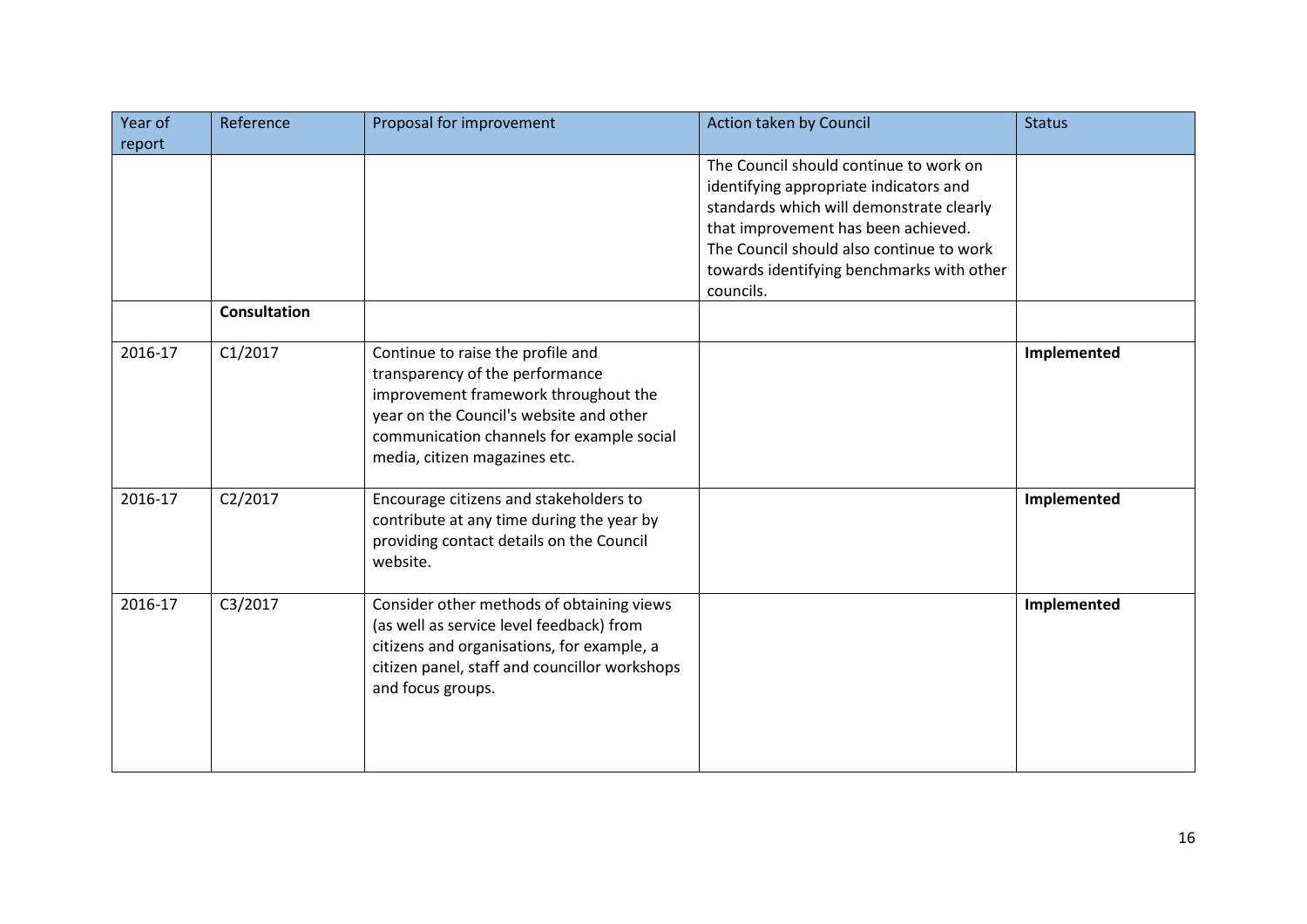| Year of<br>Reference                                                | Proposal for improvement                                                                                                                                                                                                                                                                                                                                                                                                                                                                                                                                                                                                                                                                                                                                                                    | Action taken by Council                                                                                                                                                                                                                                                                                                                                                                                                                                                                                                                                                                                                                                                                                                                                                                                                                                                                                                                                                                                                            | <b>Status</b> |
|---------------------------------------------------------------------|---------------------------------------------------------------------------------------------------------------------------------------------------------------------------------------------------------------------------------------------------------------------------------------------------------------------------------------------------------------------------------------------------------------------------------------------------------------------------------------------------------------------------------------------------------------------------------------------------------------------------------------------------------------------------------------------------------------------------------------------------------------------------------------------|------------------------------------------------------------------------------------------------------------------------------------------------------------------------------------------------------------------------------------------------------------------------------------------------------------------------------------------------------------------------------------------------------------------------------------------------------------------------------------------------------------------------------------------------------------------------------------------------------------------------------------------------------------------------------------------------------------------------------------------------------------------------------------------------------------------------------------------------------------------------------------------------------------------------------------------------------------------------------------------------------------------------------------|---------------|
| report                                                              |                                                                                                                                                                                                                                                                                                                                                                                                                                                                                                                                                                                                                                                                                                                                                                                             |                                                                                                                                                                                                                                                                                                                                                                                                                                                                                                                                                                                                                                                                                                                                                                                                                                                                                                                                                                                                                                    |               |
| Collection, use and<br>publication of<br>performance<br>information |                                                                                                                                                                                                                                                                                                                                                                                                                                                                                                                                                                                                                                                                                                                                                                                             |                                                                                                                                                                                                                                                                                                                                                                                                                                                                                                                                                                                                                                                                                                                                                                                                                                                                                                                                                                                                                                    |               |
| CUP1/2018<br>2017-<br>2018                                          | In addition to the local indicators and<br>standards relating specifically to<br>improvement objectives, the Council should<br>select a range of local indicators and<br>standards to enable it to measure and<br>monitor improvement across its full range of<br>functions, as part of its general duty<br>arrangements to continuously improve. This<br>information should be included in the<br>published Performance Improvement Plan<br>and Annual Self-Assessment Report and<br>provide year on year comparisons. The<br>Council should continue working with other<br>councils and the Department to agree a suite<br>of self-imposed indicators and standards.<br>This will enable meaningful comparisons to<br>be made and published in line with its<br>statutory responsibility. | The Council has 16 individual service plans<br>that include over 300 KPIs that are<br>monitored in the quarterly service plan<br>reports brought before committees. It is<br>the Council's view that if the corporate<br>performance and service plans are aligned<br>and integrated then the KPIs at the lowest<br>level ensures that all plans are monitored.<br>However, this detailed information is not<br>included in the Performance Improvement<br>Plan or the self-assessment report. The<br>Improvement Plan includes three non-<br>statutory measures apart from those used<br>in the objectives, but these do not cover<br>the whole range of Council activities.<br>The Council continues to work with the<br>sector, the Association of Public Sector<br>Excellence (APSE) and the Department for<br>Communities in order to inform future<br>self-imposed indicators and to explore<br>potential bench-marking opportunities.<br>A sub group of the Multi-Stakeholder<br>group was tasked with drafting guidance to | In progress   |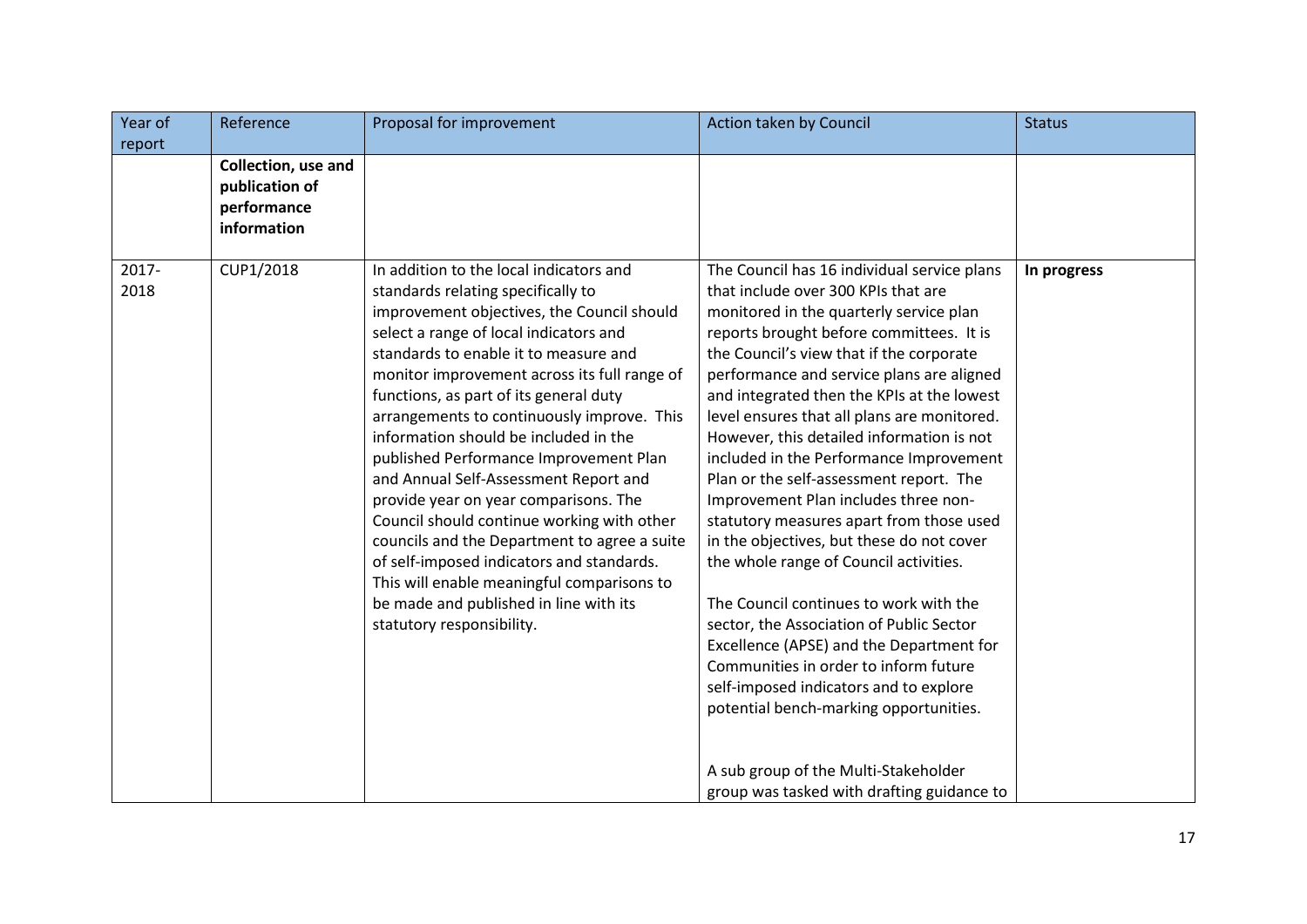| Year of<br>report | Reference | Proposal for improvement                                                                                                                                                        | Action taken by Council                                                                                                                                                                                                                                                                                                                                                                                                 | <b>Status</b>          |
|-------------------|-----------|---------------------------------------------------------------------------------------------------------------------------------------------------------------------------------|-------------------------------------------------------------------------------------------------------------------------------------------------------------------------------------------------------------------------------------------------------------------------------------------------------------------------------------------------------------------------------------------------------------------------|------------------------|
|                   |           |                                                                                                                                                                                 | clarify the requirements of the General<br>Duty to Improve. A working draft has now<br>been agreed and we expect that further<br>improvements to reporting on the General<br>Duty will be made in 2019.                                                                                                                                                                                                                 |                        |
| 2017-18           | CUP2/2018 | Self-assessment reports must clearly set out<br>a section on performance in relation to its<br>general duty to improve as required under<br>the legislation.                    | To better show compliance with legislation<br>the Council should clearly set out its<br>assessment of its performance under Part<br>12 of the Local Government Act (NI) 2014<br>regarding the General Duty to Improve in<br>the next self-assessment report.                                                                                                                                                            | Not implemented        |
| 2017-18           | CUP3/2018 | Self-assessments should not focus solely on<br>the underlying projects but also include an<br>assessment of the Council's progress in<br>delivering its improvement objectives. | The self-assessment reviews progress on<br>each of the objectives set for 2017-18<br>however the focus is at a detailed<br>operational level rather than looking at the<br>achievement of the overall improvement<br>objectives and it is difficult in some cases<br>to gauge how successful it was.<br>The Council should review the reporting of<br>its objectives to ensure that it addresses<br>this appropriately. | <b>Not Implemented</b> |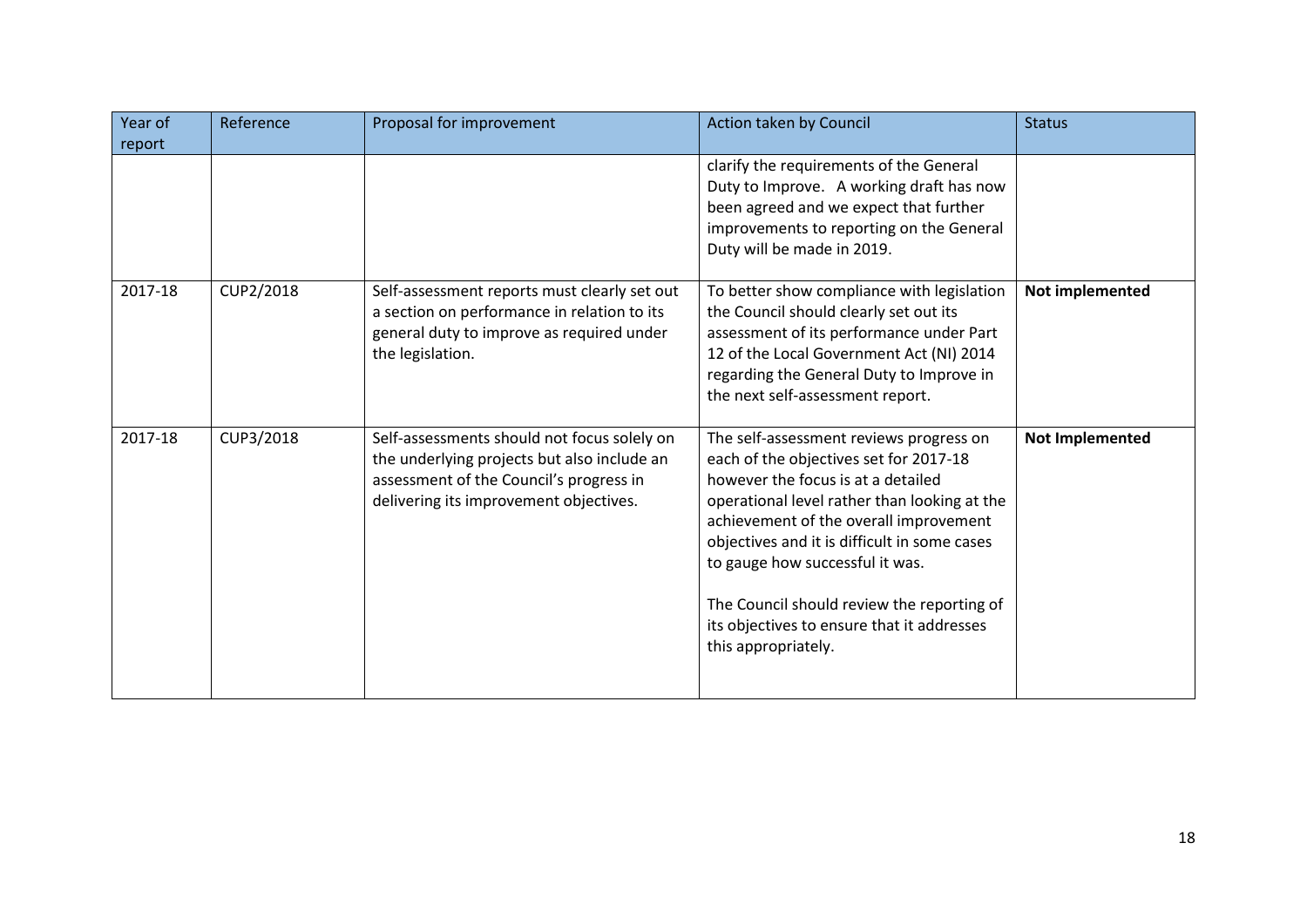## Annex C – Detailed observations

| Thematic area           | <b>Observations</b>                                                                                                                                                                                                                                                                                                                                                                                                                                                                                                                                                                                                                                                                                                                                                                                                              |
|-------------------------|----------------------------------------------------------------------------------------------------------------------------------------------------------------------------------------------------------------------------------------------------------------------------------------------------------------------------------------------------------------------------------------------------------------------------------------------------------------------------------------------------------------------------------------------------------------------------------------------------------------------------------------------------------------------------------------------------------------------------------------------------------------------------------------------------------------------------------|
| General duty to improve | The Council has continued to work on the General Duty to Improve. The service planning template has been updated<br>and in 2018-19 this will be combined with the budget planning process to ensure a joined up approach.<br>The council has aligned the Improvement Plan and its objectives to The Big Plan 2017-32 (the Council's Community Plan)<br>and also to the Council Corporate Plan 2015-19. These documents are clearly referred to in the Improvement Plan and<br>are easily accessed from the Council website.                                                                                                                                                                                                                                                                                                      |
|                         | However, in the Self-Assessment Report the council has not clearly set out a section on performance in relation to its<br>general duty to improve as required under the legislation. The Council should ensure that it complies with all of the<br>requirements to ensure that there is transparent reporting of the work carried out for performance improvement.                                                                                                                                                                                                                                                                                                                                                                                                                                                               |
|                         | A sub group of the Multi-Stakeholder group was tasked with drafting guidance to clarify the requirements of the General<br>Duty to Improve. A working draft has now been agreed and we would expect that further improvements to reporting on<br>the General Duty will be made in 2019.                                                                                                                                                                                                                                                                                                                                                                                                                                                                                                                                          |
| Governance arrangements | In response to a recommendation made last year by NIAO that senior management should establish a central review role<br>to ensure that improvement objectives are subject to appropriate and consistent scrutiny and challenge, the Council has<br>amended the Terms of Reference for the Audit Committee so that a report on progress against the Performance<br>Improvement Plan will be brought to future Audit Committee meetings, and, that going forward, the Audit Committee<br>will be responsible for monitoring progress in respect of the Performance Improvement Plan.<br>The Council should consider the role internal audit could play in providing independent validation and assurance on the<br>integrity and operation of the Performance Improvement Framework and the processes in place which feed into it. |
| Improvement objectives  | The 2018-19 Improvement Plan contains seven objectives. These are clearly linked to the Corporate Plan priorities and<br>also to the associated Big Plan - the Council's Community Plan. Each of the objectives has associated actions and<br>outcomes, as well as measures, and there is a lead officer for each objective.                                                                                                                                                                                                                                                                                                                                                                                                                                                                                                     |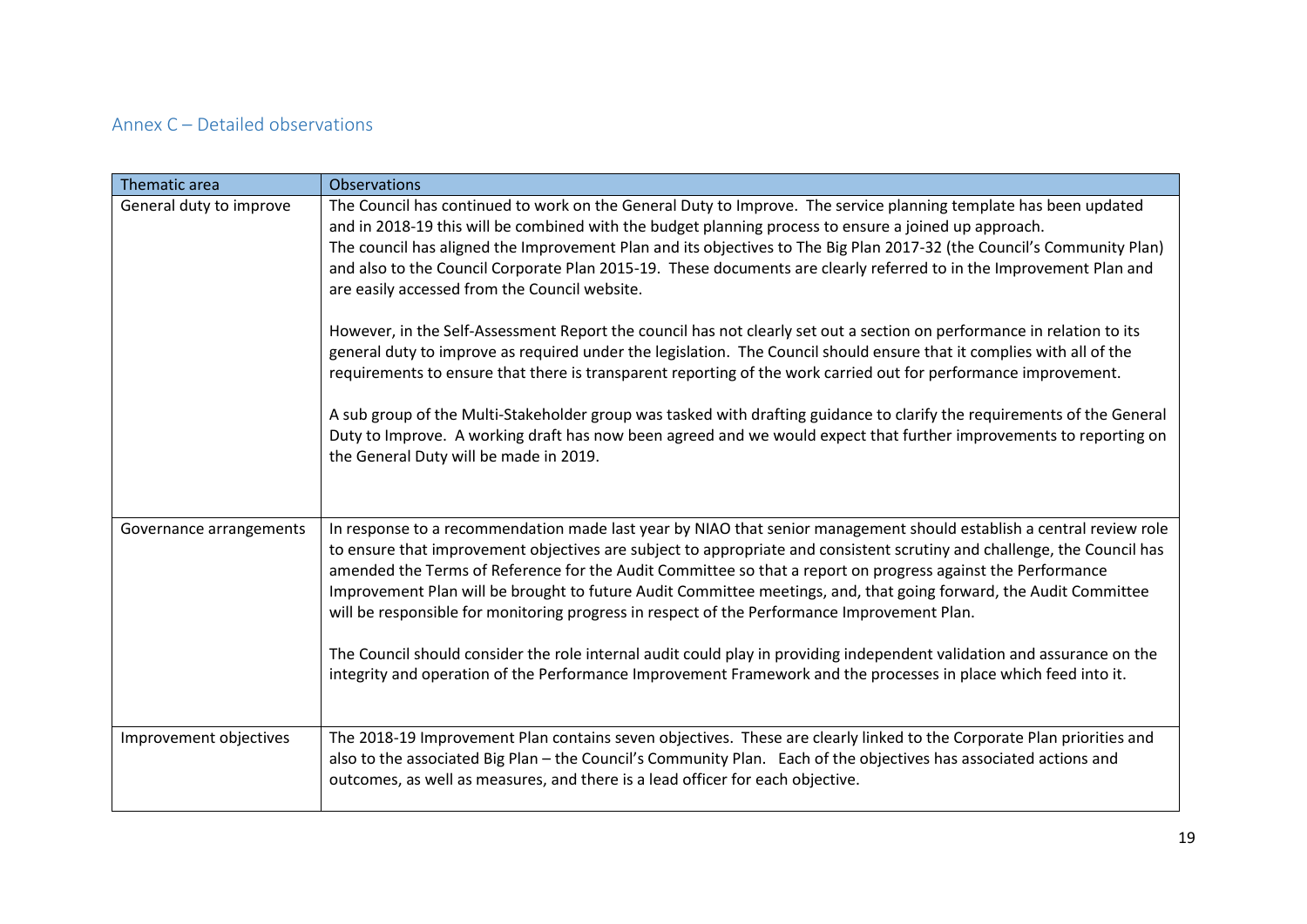| Thematic area    | <b>Observations</b>                                                                                                                                                                                                                                                                                                                                                                                                                                                                                                                                                                                      |
|------------------|----------------------------------------------------------------------------------------------------------------------------------------------------------------------------------------------------------------------------------------------------------------------------------------------------------------------------------------------------------------------------------------------------------------------------------------------------------------------------------------------------------------------------------------------------------------------------------------------------------|
|                  | In last year's report we commented that not all of the projects, outcomes and targets were outcome based, some of the<br>objectives were at a strategic level and were broad and open ended. The objectives set out for 2018-19, however,<br>remain at a high level and the detail for each objective lies in the actions. A number of these actions are strategic or<br>refer to administrative processes within the council, and it therefore is not always clear how they relate to an<br>improvement in performance which will benefit ratepayers.                                                   |
| Consultation     | The Council has continued to consult with stakeholders and citizens and encourages them to engage in the performance<br>improvement process. This is being addressed pro-actively, though "Your Opinion Matters" which is an ongoing<br>campaign which will run continuously and is advertised in the Borough Magazine, and on line.                                                                                                                                                                                                                                                                     |
|                  | The Performance Improvement Plan presents a summary of responses received from consultations but states that "As<br>the majority of feedback was in agreement with the proposals no changes have been made to the Plan". It is important<br>that stakeholders see that their input is accepted and that changes can be made as a result of it.                                                                                                                                                                                                                                                           |
|                  | In future Plans it would be beneficial if proposals submitted under "Your Opinion Matters" could be summarised, with<br>information on which of these suggestions were accepted. If no suggestions are accepted, or no changes are made to<br>the plan following feedback then interested parties may cease to engage with the process as it will not be seen as a valid<br>consultation exercise.                                                                                                                                                                                                       |
| Improvement plan | NIAO noted in 2017-18 that although the Performance Improvement Plan did include published statutory indicators and<br>standards it was not clear how it intended to achieve these as there was no description of its plans to meet them, and as<br>a result it was not fully compliant with the legislation. In addition the Council did not publish a range of local (non-<br>statutory) indicators and standards in its plan (other than those relating directly to its improvement objectives and<br>underlying activities).                                                                         |
|                  | A paragraph headed "Corporate Indicators" has been included in the 2018-19 Performance Improvement Plan with an<br>explanation that the Council has a suite of corporate indicators and that these include statutory indicators and also non<br>statutory indicators. There is also a table showing statutory indicators and four non statutory indicators.<br>Some of the statutory indicators are used to measure performance in the Council's Performance Improvement<br>Objectives, for example recycling and diverting waste from landfill, but there is no narrative to explain this, nor is there |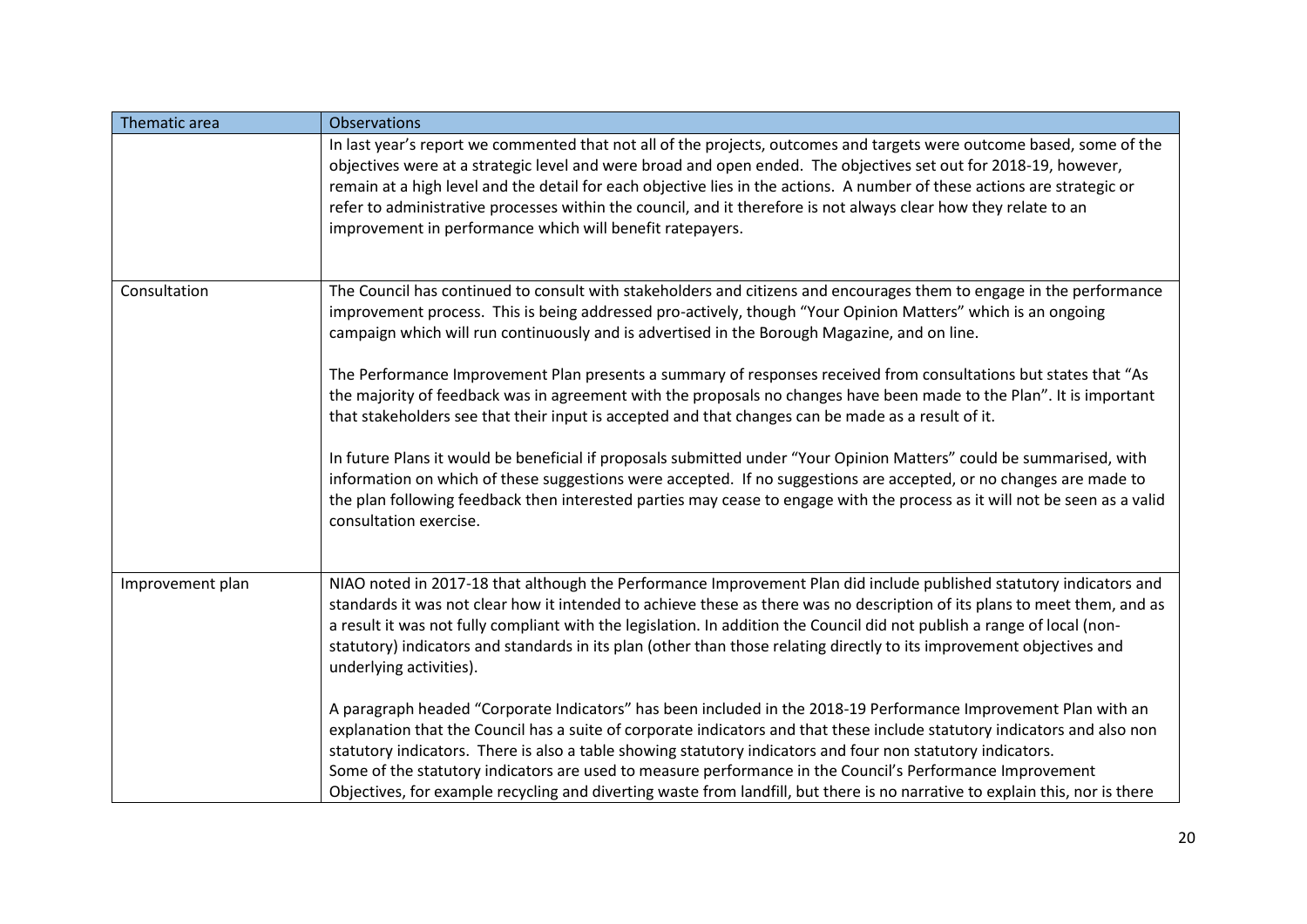| Thematic area                                                    | <b>Observations</b>                                                                                                                                                                                                                                                                                                                                                                                                                                                                                                                                                                                                                                                                                                                                                                 |
|------------------------------------------------------------------|-------------------------------------------------------------------------------------------------------------------------------------------------------------------------------------------------------------------------------------------------------------------------------------------------------------------------------------------------------------------------------------------------------------------------------------------------------------------------------------------------------------------------------------------------------------------------------------------------------------------------------------------------------------------------------------------------------------------------------------------------------------------------------------|
|                                                                  | an explanation on how the Council intends to improve its performance on either the statutory indicators, or the non-<br>statutory indicators.                                                                                                                                                                                                                                                                                                                                                                                                                                                                                                                                                                                                                                       |
|                                                                  | In order to comply with the legislation the Council should provide clear information on how it is working to monitor<br>progress on statutory indicators and set out its arrangements to monitor progress against its own self-imposed<br>performance indicators.                                                                                                                                                                                                                                                                                                                                                                                                                                                                                                                   |
| Arrangements to improve                                          | Each objective is supported by a number of measures which will be used by the council to indicate performance. The<br>Council template allows disclosure of 2016-17 performance, 2017-18 performance to date, and the 2018-19 target. The<br>figures for each of these categories is available primarily for the waste collection and recycling measures, and for<br>absenteeism, but in other objectives, particularly where there are new measures, they are left blank or marked not<br>applicable. There is no indication that alternative measures were explored, either from within the Council or from other<br>comparable bodies. This makes it difficult for the reader to judge if any progress can realistically be made, or how<br>appropriate the targets set will be. |
|                                                                  | The measures for some objectives are dependent on other areas of work being completed first. The achievement of<br>some of these measures is also dependant either on other bodies, or on wider projects in the Council. Any slippage in<br>these will impact on the achievement of the Objective. In some instances it might have been more appropriate to break<br>the objective down into smaller pieces or to set interim targets and milestones to measure progress. In one instance the<br>measure was to begin work by a certain date, without stating a completion date.                                                                                                                                                                                                    |
| Collection, use and<br>publication of performance<br>information | In 2017-18 NIAO noted that in addition to indicators and standards relating specifically to improvement objectives the<br>Council should select a range of local indicators to enable it to measure and monitor improvement across its full range of<br>functions and to publish them in the Performance Improvement Plan (see CUP1/2018 above). The council has<br>published three non-statutory indicators in the Performance Improvement Plan for 2018-19 but it has not set out how it<br>plans to improve performance for these indicators and they do not cover the full range of functions.                                                                                                                                                                                  |